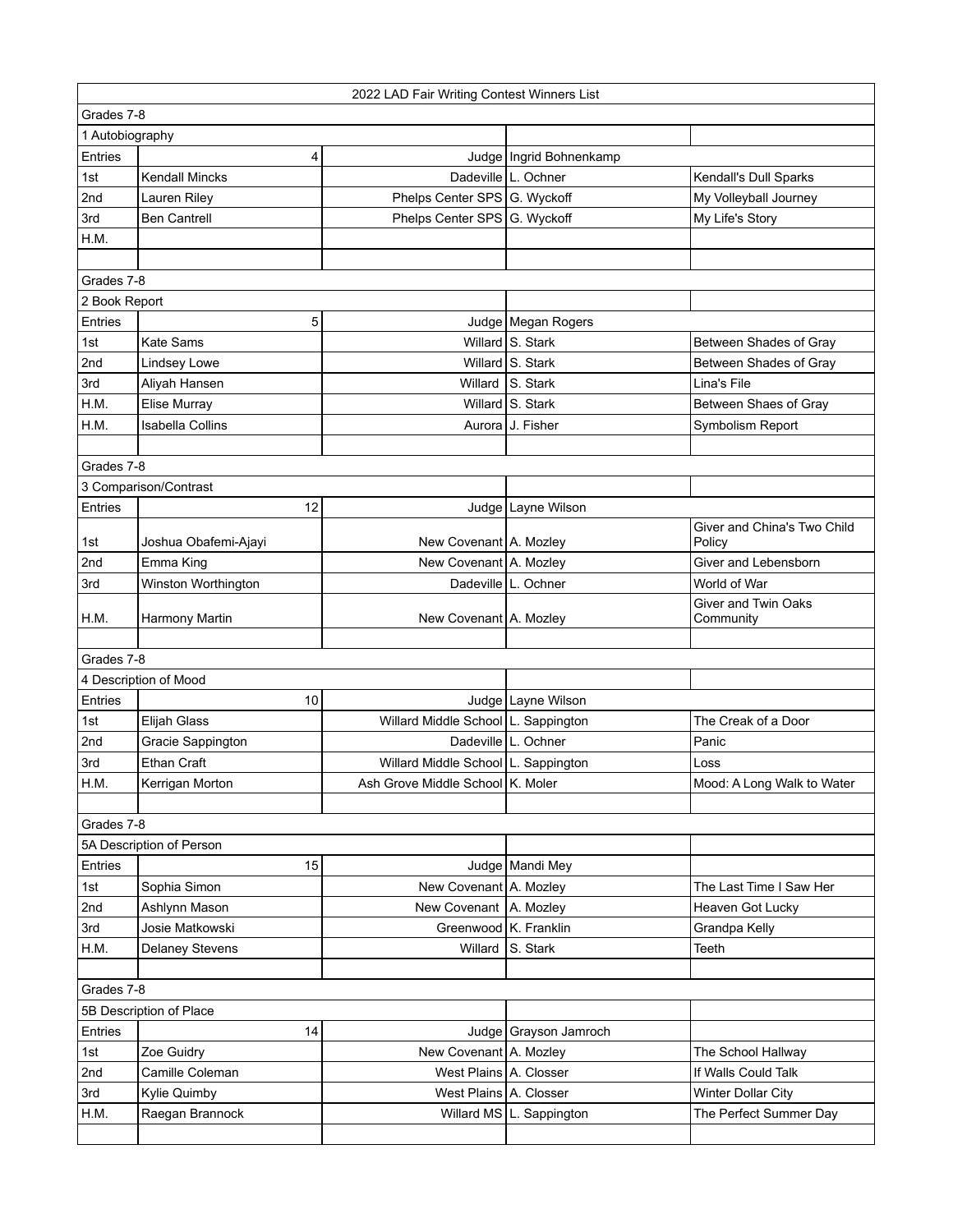|            | Grades 7-8                        |                                     |                       |                                              |  |
|------------|-----------------------------------|-------------------------------------|-----------------------|----------------------------------------------|--|
|            | 5C Description of Object or Thing |                                     |                       |                                              |  |
| Entries    | 7                                 |                                     | Judge Grayson Jamroch |                                              |  |
| 1st        | Luke Hamonock                     | Phelps Center K. Heugel             |                       | Gasoline Can                                 |  |
| 2nd        | Bethany McNaughton                | New Covenant A. Mozley              |                       | The One-Act Horror                           |  |
| 3rd        |                                   |                                     |                       |                                              |  |
| H.M.       |                                   |                                     |                       |                                              |  |
|            |                                   |                                     |                       |                                              |  |
|            |                                   |                                     |                       |                                              |  |
| Grades 7-8 |                                   |                                     |                       |                                              |  |
| 6 Letters  |                                   |                                     |                       |                                              |  |
| Entries    | 15                                |                                     | Judge   Layne Wilson  |                                              |  |
| 1st        | Madi Frandsen                     | Willard Middle School S. Stark      |                       | Lina's Letters                               |  |
| 2nd        | Madi Frandsen                     | Willard Middle School S. Stark      |                       | Letters From the Fallen                      |  |
|            |                                   |                                     |                       | Letters Between Polish-Jewish                |  |
| 3rd        | Caroline Compton                  | Willard Middle School S. Stark      |                       | Couple During WWII                           |  |
| H.M.       | Sarah Summers                     | Willard Middle School L. Sappington |                       | To My Best Friend                            |  |
|            |                                   |                                     |                       |                                              |  |
| Grades 7-8 | 7 Essay with Original Photos      |                                     |                       |                                              |  |
| Entries    | 5                                 |                                     |                       |                                              |  |
|            |                                   |                                     | Judge   Mandi Mey     | The Tragedy that Changed                     |  |
| 1st        | <b>Mitchell Parmer</b>            | West Plains A. Closser              |                       | West Plains                                  |  |
| 2nd        | Kirsten Fish                      | West Plains A. Closser              |                       | The Hidden Horrors of Hardy                  |  |
| 3rd        | Elijah Gibbens                    | Willard Middle L. Sappington        |                       | Feature of the Year                          |  |
| H.M.       | Camille Coleman                   | West Plains A. Closser              |                       | Thirty-six                                   |  |
|            |                                   |                                     |                       |                                              |  |
| Grades 7-8 |                                   |                                     |                       |                                              |  |
|            | 8 Journal/Diary Fictional         |                                     |                       |                                              |  |
| Entries    | 9                                 |                                     | Judge   Mandi Mey     |                                              |  |
| 1st        | <b>Delaney Stevens</b>            |                                     | Willard S. Stark      | The Truth of Lithuania                       |  |
|            |                                   |                                     | Willard S. Stark      | Between Shades of Gray Junk                  |  |
| 2nd        | Ashlynn Hurd                      |                                     |                       | Journal                                      |  |
| 3rd        | Aaron Davison                     | Ash Grove K. Moler                  |                       | June 2nd, 1940<br>Based on the Book "Between |  |
| H.M.       | Carson Foster                     |                                     | Willard S. Stark      | Shades of Gray"                              |  |
|            |                                   |                                     |                       |                                              |  |
| Grades 7-8 |                                   |                                     |                       |                                              |  |
|            | 9 Journal/Diary Personal          |                                     |                       |                                              |  |
| Entries    | 0                                 | Judge                               |                       |                                              |  |
| 1st        |                                   |                                     |                       |                                              |  |
| 2nd        |                                   |                                     |                       |                                              |  |
| 3rd        |                                   |                                     |                       |                                              |  |
| H.M.       |                                   |                                     |                       |                                              |  |
|            |                                   |                                     |                       |                                              |  |
| Grades 7-8 |                                   |                                     |                       |                                              |  |
|            | 10 Literary Analysis of Character |                                     |                       |                                              |  |
| Entries    | 18                                |                                     | Judge Traci Dunn      |                                              |  |
| 1st        | Josie Matkowski                   | Greenwood K. Franklin               |                       | "The Last Day"                               |  |
| 2nd        | <b>Audrey Hawkins</b>             | Phelps Center K. Hengel             |                       | Book Review: End of Watch                    |  |
| 3rd        | Vivian Barnette                   | Republic MS S. Moore                |                       | Johnny is a Hero                             |  |
| H.M.       | Kylie Folle                       | Springfield Lutheran   K. Schaller  |                       | Does Happiness Affect<br>Intelligence?       |  |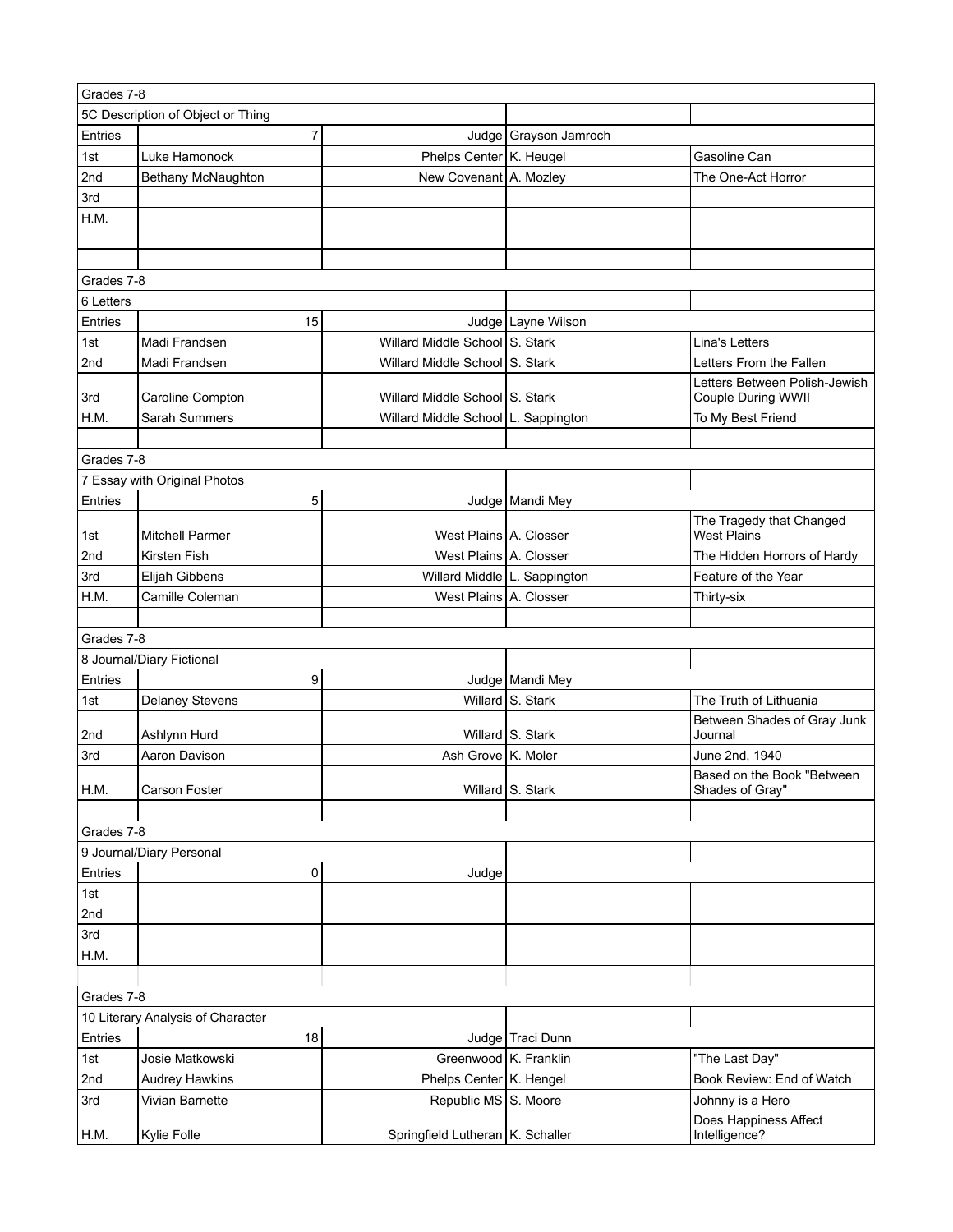| H.M        | Lucy Hafer                         | West Plains MS A. Closser              |                            | The Running Dream                                                |
|------------|------------------------------------|----------------------------------------|----------------------------|------------------------------------------------------------------|
|            |                                    |                                        |                            |                                                                  |
| Grades 7-8 |                                    |                                        |                            |                                                                  |
|            | 11 Literary Analysis of Conflict   |                                        |                            |                                                                  |
| Entries    | 9                                  |                                        | Judge   Traci Dunn         |                                                                  |
| 1st        | Ayn Cook                           | West Plains Middle School A. Closser   |                            | <b>Conflict Analysis: Orbiting</b><br>Jupiter                    |
| 2nd        | Hannah Collicott                   | West Plains Middle School   A. Closser |                            | <b>Conflict Analysis for Adrift</b>                              |
| 3rd        | Sophia Assman                      | St. Elizabeth Ann Seton   L. Speakes   |                            | The Outsiders                                                    |
| H.M.       | Alice Farmer                       | St. Elizabeth Ann Seton                | L. Speakes                 | Violence                                                         |
| H.M.       | Aiden McGill                       | Dadeville                              | L. Ochner                  | He Looks Like a Man                                              |
|            |                                    |                                        |                            |                                                                  |
| Grades 7-8 |                                    |                                        |                            |                                                                  |
|            | 12 Literary Analysis of Setting    |                                        |                            |                                                                  |
| Entries    | 7                                  |                                        | Judge Traci Dunn           |                                                                  |
| 1st        | <b>Wyatt Asbell</b>                |                                        | Dadeville   L. Ochner      | A Farm in the 1930s                                              |
| 2nd        | Kylie Quimby                       | West Plains MS   A. Closser            |                            | Setting Analysis on Red<br>Queen                                 |
| 3rd        | Kady Francis                       |                                        | Willard MS   L. Sappington | Gold Mining in the Yukon                                         |
|            |                                    |                                        |                            | Setting Analysis for "The                                        |
| H.M.       | James Wilson                       |                                        | Willard MS   L. Sappington | Cremation of Sam McGee"                                          |
|            |                                    |                                        |                            |                                                                  |
| Grades 7-8 |                                    |                                        |                            |                                                                  |
|            | 13 Literary Analysis of Symbol     |                                        |                            |                                                                  |
| Entries    | 4                                  | Judge                                  | Traci Dunn                 |                                                                  |
| 1st        | Elijah Glass                       |                                        | Willard MS   L. Sappington | The Symbolism of "The<br>Cremation of Sam McGee"                 |
| 2nd        | Will Beall                         | The Summit Prep J. Alexander           |                            | Literary Analysis of Symbol in<br>Farenheit 451                  |
| 3rd        | Maisy Shouse                       |                                        | Dadeville   L. Ochner      | The Most Prized Possession                                       |
| H.M.       | Camille Coleman                    | West Plains MS   A. Closser            |                            | An Analysis of Symbolism:<br>Hue of Purple                       |
|            |                                    |                                        |                            |                                                                  |
| Grades 7-8 |                                    |                                        |                            |                                                                  |
|            | 14 Literary Analysis of Techniques |                                        |                            |                                                                  |
| Entries    | 4                                  |                                        | Judge   Traci Dunn         |                                                                  |
| 1st        | Christian Stone                    | Willard Middle School L. Sappington    |                            | The Dark, Underlying Tones of<br>"The Cremation of Sam<br>McGee" |
| 2nd        | Emma Sayers                        |                                        | Dadeville   L. Ochner      | Looking for Grammar in the<br>Bathroom                           |
| 3rd        | Jachin Hudson                      | Willard Middle School L. Sappington    |                            | Techniques in "The<br>Highwayman"                                |
| 3rd        | <b>Briar Clift</b>                 | Dadeville                              | L. Ochner                  | Sightseeing in the Restroom                                      |
| H.M.       |                                    |                                        |                            |                                                                  |
|            |                                    |                                        |                            |                                                                  |
| Grades 7-8 |                                    |                                        |                            |                                                                  |
|            | 15 Literary Analysis of Theme      |                                        |                            |                                                                  |
| Entries    | 13                                 |                                        | Judge   Beth Owen          |                                                                  |
| 1st        | Lucy Hafer                         | West Plains Middle School   A. Closser |                            | Literary Analysis of Theme:<br>What Waits in the Water           |
| 2nd        | Kylie Quimby                       | West Plains Middle School A. Closser   |                            | Literary Analysis of Theme in<br>Refugee                         |
| 3rd        | Wriston Worthington                |                                        | Dadeville   L. Ochner      | Learning in Learning                                             |
| H.M.       | McKenna Aronis                     | Willard Middle School   L. Sappington  |                            | Sacrificial Love                                                 |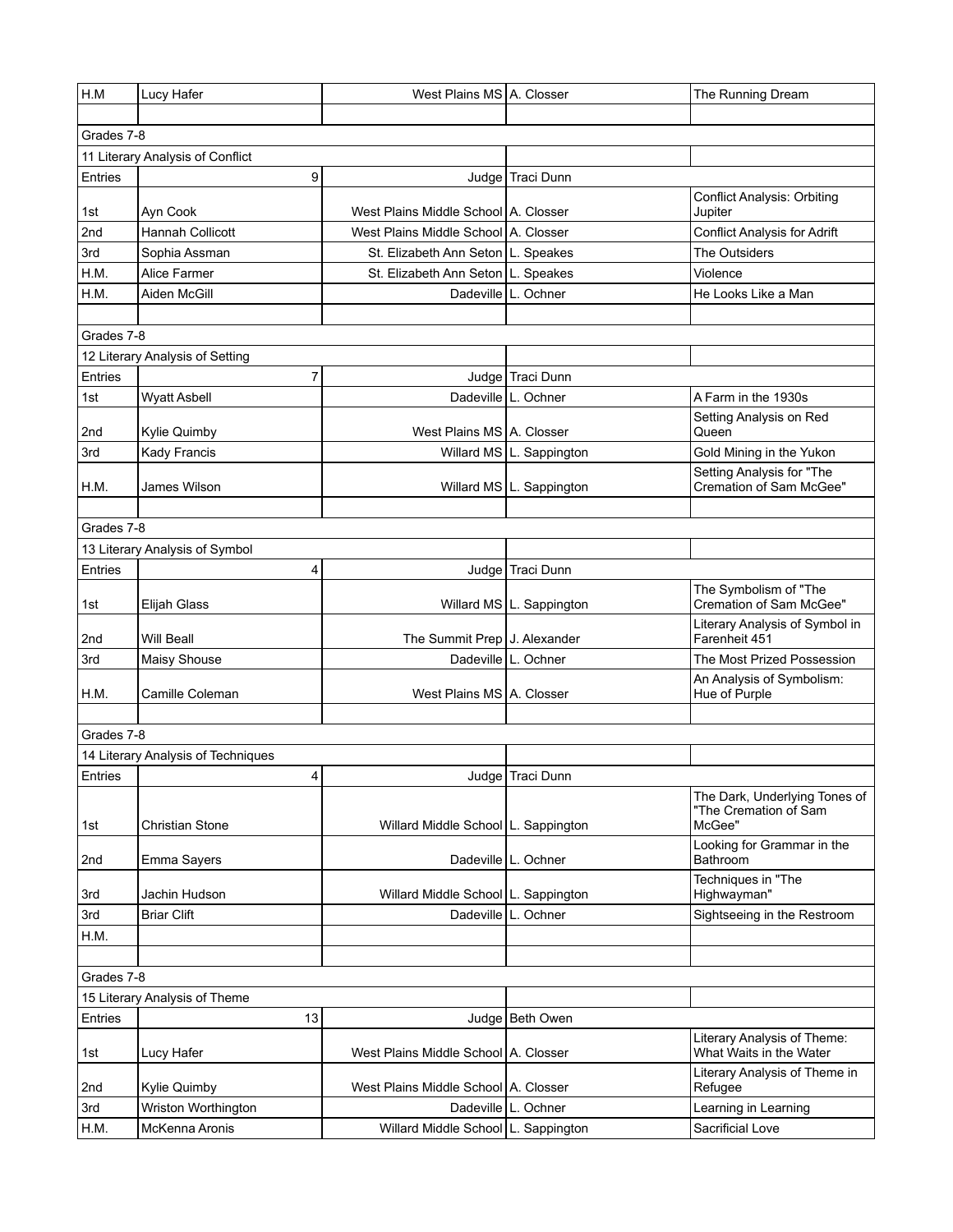| Grades 7-8      |                                                  |                                                                             |                              |                                                       |  |
|-----------------|--------------------------------------------------|-----------------------------------------------------------------------------|------------------------------|-------------------------------------------------------|--|
| 16 Media Review |                                                  |                                                                             |                              |                                                       |  |
| Entries         | 11                                               |                                                                             | Judge Jess Hamlet            |                                                       |  |
| 1st             | Will Beall                                       | The Summit Prep   J. Alexander                                              |                              | Pokemon Legends Arceus<br>Review                      |  |
| 2nd             | <b>Wyatt Snow</b>                                |                                                                             | Mansfield J. Walker-Davidson | <b>Best of CloudKid</b>                               |  |
| 3rd             | Annalise Johnson                                 |                                                                             | Mansfield J. Walker-Davidson | A Dog's Purpose                                       |  |
| H.M.            | Race Lamb                                        |                                                                             | Phelps   Kelly Heugel        | Runaway by Kanye West                                 |  |
|                 |                                                  |                                                                             |                              |                                                       |  |
|                 |                                                  |                                                                             |                              |                                                       |  |
| Grades 7-8      |                                                  |                                                                             |                              |                                                       |  |
|                 | 17 Original Lit. Related Newspaper - Individual  |                                                                             |                              |                                                       |  |
| Entries         | 0                                                | Judge                                                                       |                              |                                                       |  |
| 1st             |                                                  |                                                                             |                              |                                                       |  |
| 2nd             |                                                  |                                                                             |                              |                                                       |  |
| 3rd             |                                                  |                                                                             |                              |                                                       |  |
| H.M.            |                                                  |                                                                             |                              |                                                       |  |
|                 |                                                  |                                                                             |                              |                                                       |  |
| Grades 7-8      |                                                  |                                                                             |                              |                                                       |  |
|                 | 18 Original Lit. Related Newspaper - Small Group |                                                                             |                              |                                                       |  |
| Entries         | $\overline{2}$                                   |                                                                             | Judge   Mikayla Siebert      |                                                       |  |
| 1st             | M. Palmer, N. Johnson, G. Roth                   | Summit Prep                                                                 |                              | The Phoenix Rising News                               |  |
|                 |                                                  |                                                                             |                              | Mike Tyson: The Troubled                              |  |
| 2nd             | Beck Bauer, Gavin Walker                         | The Summit                                                                  |                              | Child                                                 |  |
| 3rd             |                                                  |                                                                             |                              |                                                       |  |
| H.M.            |                                                  |                                                                             |                              |                                                       |  |
|                 |                                                  |                                                                             |                              |                                                       |  |
| Grades 7-8      |                                                  |                                                                             |                              |                                                       |  |
|                 | 19 Documented Essay                              |                                                                             |                              |                                                       |  |
| Entries         | 39                                               |                                                                             | Judge   Megan Rogers         |                                                       |  |
| 1st             | Sophia Assmann                                   | St. Elizabeth Ann Seton   L. Speakes<br>St. Elizabeth Ann Seton   L. Speaks |                              | K-Pop                                                 |  |
| 2nd             | <b>Wyatt Cartwright</b><br>Josie Matkowski       | Greenwood K. Franklin                                                       |                              | Tupac                                                 |  |
| 3rd             |                                                  |                                                                             |                              | <b>Theodore Roosevelt</b>                             |  |
| H.M.            | Kendra Waggoner                                  |                                                                             | Willard MS L. Sappington     | The New York Philharmonic<br>The Californian Genocide |  |
| H.M.            | Madi Frandsen                                    | Willard MS                                                                  | S. Stark                     | Gender Injustice since                                |  |
| H.M.            | Emma Sayers                                      | Dadeville                                                                   | L. Ochner                    | <b>Neolithic Times</b>                                |  |
|                 |                                                  |                                                                             |                              |                                                       |  |
| Grades 7-8      |                                                  |                                                                             |                              |                                                       |  |
| 20A Narration   |                                                  |                                                                             |                              |                                                       |  |
| Entries         | 36                                               |                                                                             | Judge Grayson Jamroch        |                                                       |  |
| 1st             | Aiden Nichols                                    | Immaculate Conception A. Gassel                                             |                              | Left Behind                                           |  |
| 2nd             | Stella Green                                     | Springfield Lutheran   K. Schaller                                          |                              | A Day in the Life of a Water<br><b>Bottle</b>         |  |
| 2nd             | Kendra Waggoner                                  |                                                                             | Willard   L. Sappington      | Against the Clock                                     |  |
| 2nd             | Lindsey Lowe                                     |                                                                             | Willard S. Stark             | The Twisted Tooth Fairy                               |  |
| 3rd             | Jaelyn Coatney                                   |                                                                             | Willard S. Stark             | Party Panic                                           |  |
| 3rd             | Elijah Glass                                     |                                                                             | Willard   L. Sappington      | The Creak of a Door                                   |  |
| H.M.            | Ella Weiss                                       | Immaculate Conception   A. Gassel                                           |                              | Nothing Left to Lose                                  |  |
|                 |                                                  |                                                                             |                              |                                                       |  |
| Grades 7-8      |                                                  |                                                                             |                              |                                                       |  |
|                 |                                                  |                                                                             |                              |                                                       |  |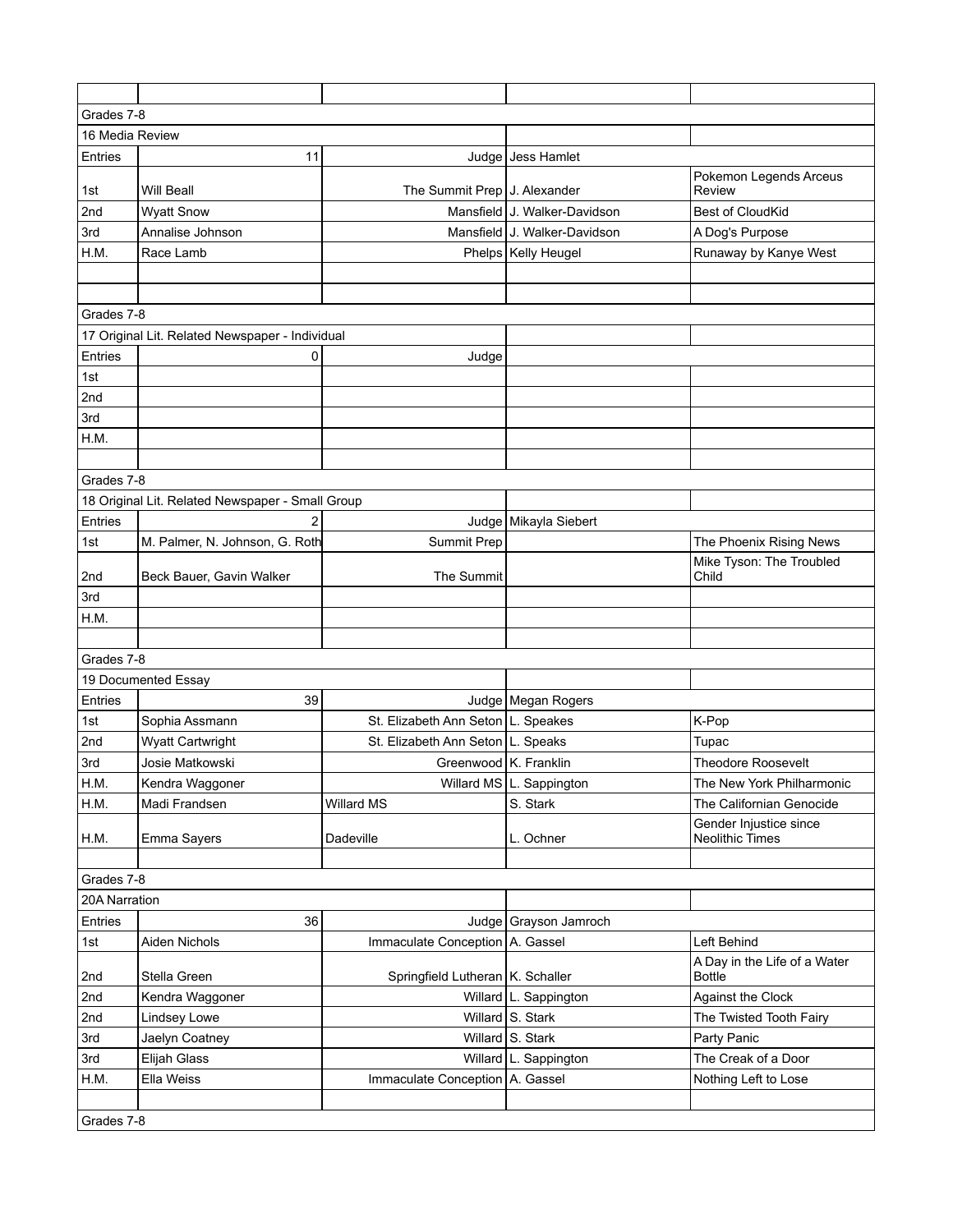| 20B Personal Experience Narrative |                                        |                                       |                            |                                             |  |
|-----------------------------------|----------------------------------------|---------------------------------------|----------------------------|---------------------------------------------|--|
| Entries                           | 14                                     |                                       | Judge   Elizabeth Presley  |                                             |  |
| 1st                               | Madi Frandson                          |                                       | Willard S. Stark           | Too Young                                   |  |
| 2nd                               | Elijah Glass                           |                                       | Willard   L. Sappington    | The Terribly Terrifying Maze                |  |
| 3rd                               | Christopher Wilson                     |                                       | Willard S. Stark           | Parade Day                                  |  |
| H.M.                              | Kade Taylor                            |                                       | Willard S. Stark           | Great Grandma's Cinnamon<br>Bread           |  |
|                                   |                                        |                                       |                            |                                             |  |
|                                   |                                        |                                       |                            |                                             |  |
| Grades 7-8                        |                                        |                                       |                            |                                             |  |
|                                   | 21a Original Illustrated Book          |                                       |                            |                                             |  |
| Entries                           | 5                                      |                                       | Judge   Jessica Langley    |                                             |  |
| 1st                               | Keren Ding                             | Phelps Center K. Heugel               |                            | Daughter Moon                               |  |
| 2nd                               | <b>Braelynn Fox</b>                    | West Plains MS A. Closser             |                            | Space is Fun                                |  |
| 3rd                               | Angelina Kharitonov                    | West Plains MS A. Closser             |                            | The Lost Duck                               |  |
| H.M.                              | Aubrey Kochs, Reese Davis              | Ash Grove Junior High K. Joler        |                            | Koko's Adventure                            |  |
|                                   |                                        |                                       |                            |                                             |  |
|                                   |                                        |                                       |                            |                                             |  |
| Grades 7-8                        |                                        |                                       |                            |                                             |  |
|                                   | 21b Original graphic story/comic book  |                                       |                            |                                             |  |
| Entries                           | 0                                      | Judge                                 |                            |                                             |  |
| 1st                               |                                        |                                       |                            |                                             |  |
| 2nd                               |                                        |                                       |                            |                                             |  |
| 3rd                               |                                        |                                       |                            |                                             |  |
| H.M.                              |                                        |                                       |                            |                                             |  |
|                                   |                                        |                                       |                            |                                             |  |
| Grades 7-8                        |                                        |                                       |                            |                                             |  |
|                                   | 22 Original Book without Illustrations |                                       |                            |                                             |  |
| Entries                           | 7                                      |                                       | Judge Jessica Langley      |                                             |  |
| 1st                               | Skylir Stumpff                         | Republic MS J. Bennett                |                            | Virus                                       |  |
| 2nd                               | Emma Ewing                             | Springfield Lutheran   K. Schaller    |                            | Bestie Base School                          |  |
| 3rd                               | Hayden Gugax                           | Ash Grove Jr. High K. Moler           |                            | Laranard                                    |  |
| H.M                               | Paige Mueller                          | Phelps Center G. Wyckoff              |                            | <b>Blizzard</b>                             |  |
| H.M.                              | Emma Lovelace                          |                                       | Willard MS   L. Sappington | Spectrum                                    |  |
| Grades 7-8                        |                                        |                                       |                            |                                             |  |
|                                   | 23 Creative Nonfiction                 |                                       |                            |                                             |  |
| Entries                           | 5                                      |                                       | Judge   Mikayla Siebert    |                                             |  |
| 1st                               | Ethan Craft                            |                                       | Willard MS   L. Sappington | Loss                                        |  |
| 2nd                               | Gracie Sappington                      |                                       | Dadeville L. Ochner        | The World's Criticism                       |  |
| 3rd                               | Wriston Worthington                    |                                       | Dadeville   L. Ochner      | Love and Hate                               |  |
| H.M.                              |                                        |                                       |                            |                                             |  |
|                                   |                                        |                                       |                            |                                             |  |
| Grades 7-8                        |                                        |                                       |                            |                                             |  |
| 24 Personal Opinion               |                                        |                                       |                            |                                             |  |
| Entries                           | 25                                     |                                       | Judge Tori York            |                                             |  |
| 1st                               | Kendra Waggoner                        |                                       | Willard MS   L. Sappington | Is Pop Culture Actually<br>Valuable?        |  |
| 2nd                               | Kirsten Fish                           | West Plains MS   A. Closser           |                            | Social Media's Impact on Law<br>Enforcement |  |
| 3rd                               | Josie Matkowski                        | Greendwood Lab   K. Franklin          |                            | Domestic Violence                           |  |
|                                   |                                        |                                       |                            | Social Media and Law                        |  |
| H.M.                              | Haylee Anderson                        | St. Elizabeth Ann Seton   K. Menherdt |                            | Enforcement                                 |  |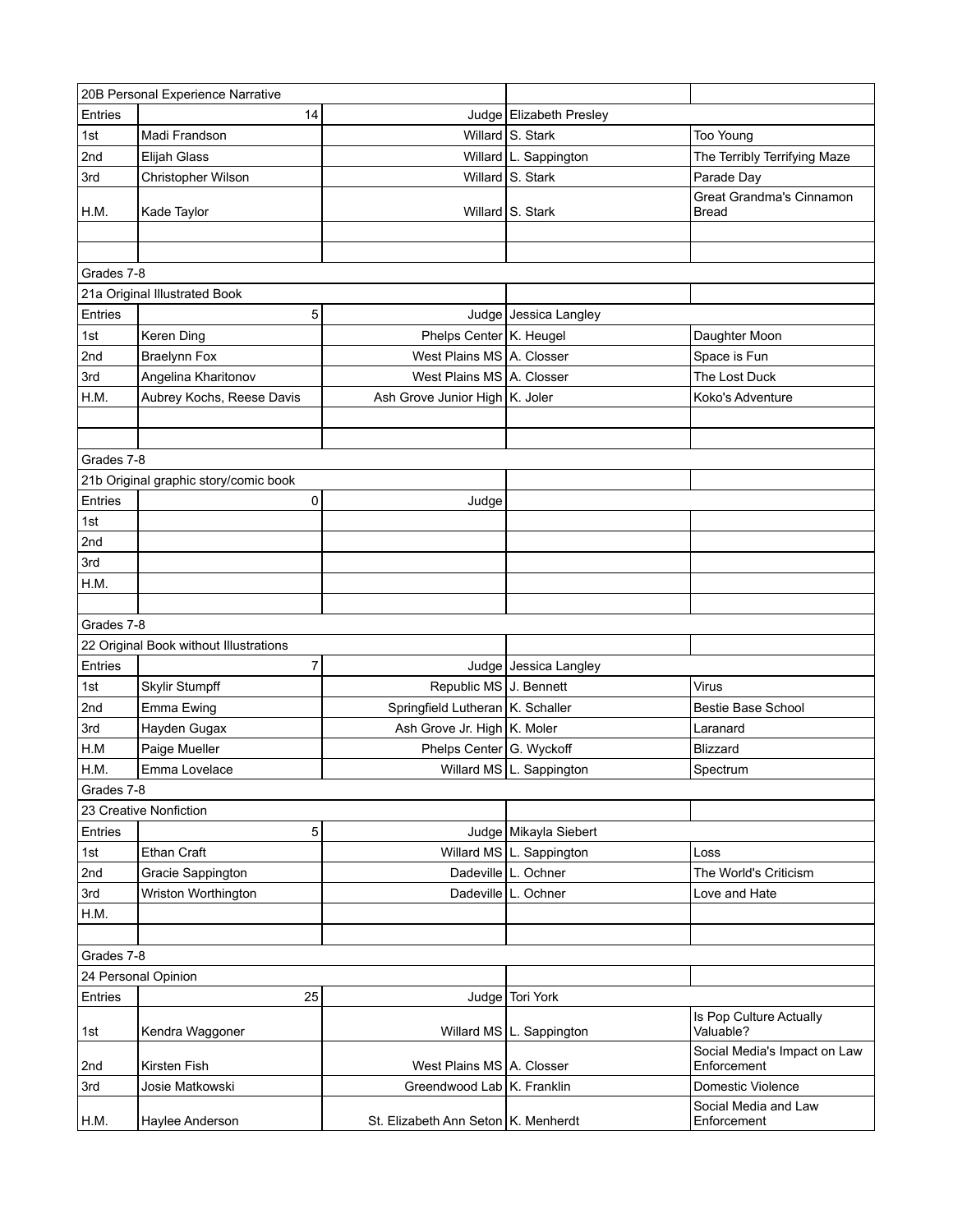| Grades 7-8      |                                            |                                     |                                |                                                                                |
|-----------------|--------------------------------------------|-------------------------------------|--------------------------------|--------------------------------------------------------------------------------|
| 25 Persuasion   |                                            |                                     |                                |                                                                                |
| Entries         | 14                                         |                                     | Judge   Mikayla Siebert        |                                                                                |
| 1st             | Kinsley VanDewege                          |                                     | NCA A. Mozley                  | Why the United States Should<br>Become a Major Hosting<br>Country for Refugees |
| 2nd             | Bethany McNaughton                         |                                     | NCA   A. Mozley                | Why the United States Should<br>Implement the Regulation of<br>Crypto Currency |
| 3rd             | <b>Elijah Glass</b>                        |                                     | Willard MS   L. Sappington     | An Analysis of the Most<br>Preventable Disaster in Human<br>History            |
| H.M.            |                                            |                                     |                                |                                                                                |
|                 |                                            |                                     |                                |                                                                                |
| Grades 7-8      |                                            |                                     |                                |                                                                                |
| 26 Short Story  |                                            |                                     |                                |                                                                                |
| Entries         | 45                                         |                                     | Judge Jessica Langley          |                                                                                |
| 1st             | Lael Kennedy                               | Scholars at Central HS J. Gillespie |                                | Indebted Illusions                                                             |
| 2nd             | Josie Matkowski                            | Greenwood   K. Franklin             |                                | Damien                                                                         |
| 3rd             | Scotlyn Lester                             |                                     | Republic A. Connors            | <b>Dancing Partners</b>                                                        |
| 3rd             | Kendra Waggoner                            |                                     | Willard   L. Sappington        | Against the Clock                                                              |
| H.M.            | Avery Rapp                                 | Phelps Center G. Wyckoff            |                                | Reaching Regnum                                                                |
| H.M.            | <b>Malorie Vickers</b>                     |                                     | Republic J. Bennett            | Torn                                                                           |
| H.M.            | Emma Tugwell                               | West Plains A. Closser              |                                | We're Screwed                                                                  |
| H.M.            | Aubree Sontheiner                          | Ash Grove K. Moler                  |                                | The Light                                                                      |
|                 |                                            |                                     |                                |                                                                                |
| Grades 7-8      |                                            |                                     |                                |                                                                                |
| 27 Satire       |                                            |                                     |                                |                                                                                |
| Entries         | 10                                         |                                     | Judge   Ingrid Bohnenkamp      |                                                                                |
| 1st             | <b>Ethan Sartin</b>                        | Willard MS C. Shaw                  |                                | The Toilet Paper War                                                           |
| 2nd             | <b>Christian Stone</b>                     |                                     | Willard MS   L. Sappington     | Cults                                                                          |
| 3rd             | <b>McKenna Acromis</b>                     |                                     | Willard MS   L. Sappington     | How to Get on Your Parents'<br>Good Side                                       |
| H.M.            | <b>Ethan Craft</b>                         | Willard MS                          | L. Sappington                  | Average Facebook User                                                          |
|                 |                                            |                                     |                                |                                                                                |
| Grades 7-8      |                                            |                                     |                                |                                                                                |
| 28 Prose Parody |                                            |                                     |                                |                                                                                |
| Entries         | $\overline{7}$                             |                                     | Judge   Megan Reaves           |                                                                                |
| 1st             | Madi Frandsen                              |                                     | Willard S. Stark               | Hansel and Gretel                                                              |
| 2nd             | Devin Sappington                           |                                     | Willard S. Stark               | Red and Dead                                                                   |
| 3rd             | Caroline Compton                           |                                     | Willard S. Stark               | Silent Ella                                                                    |
| H.M.            | Gavin Walker                               | Summit Prep.                        | J. Alexander                   | Aladdin                                                                        |
|                 |                                            |                                     |                                |                                                                                |
| Grades 7-8      |                                            |                                     |                                |                                                                                |
|                 | 29 Original Poetry Anthology -- Individual |                                     |                                |                                                                                |
| Entries         | 21                                         |                                     | Judge   Megan Reaves           |                                                                                |
| 1st             | Sarah Summers                              |                                     | Willard Middle   L. Sappington | Poetry Anthology                                                               |
| 2nd             | Olly Paul                                  |                                     | Phelps G. Wyckoff              | Less Than Alive                                                                |
| 3rd             | Sophia Lanter                              | Ash Grove K. Moler                  |                                | My Poetry                                                                      |
| H.M.            | Kirsten Fish                               | West Plains A. Closser              |                                | Anthology of Affliction                                                        |
|                 |                                            |                                     |                                |                                                                                |
|                 |                                            |                                     |                                |                                                                                |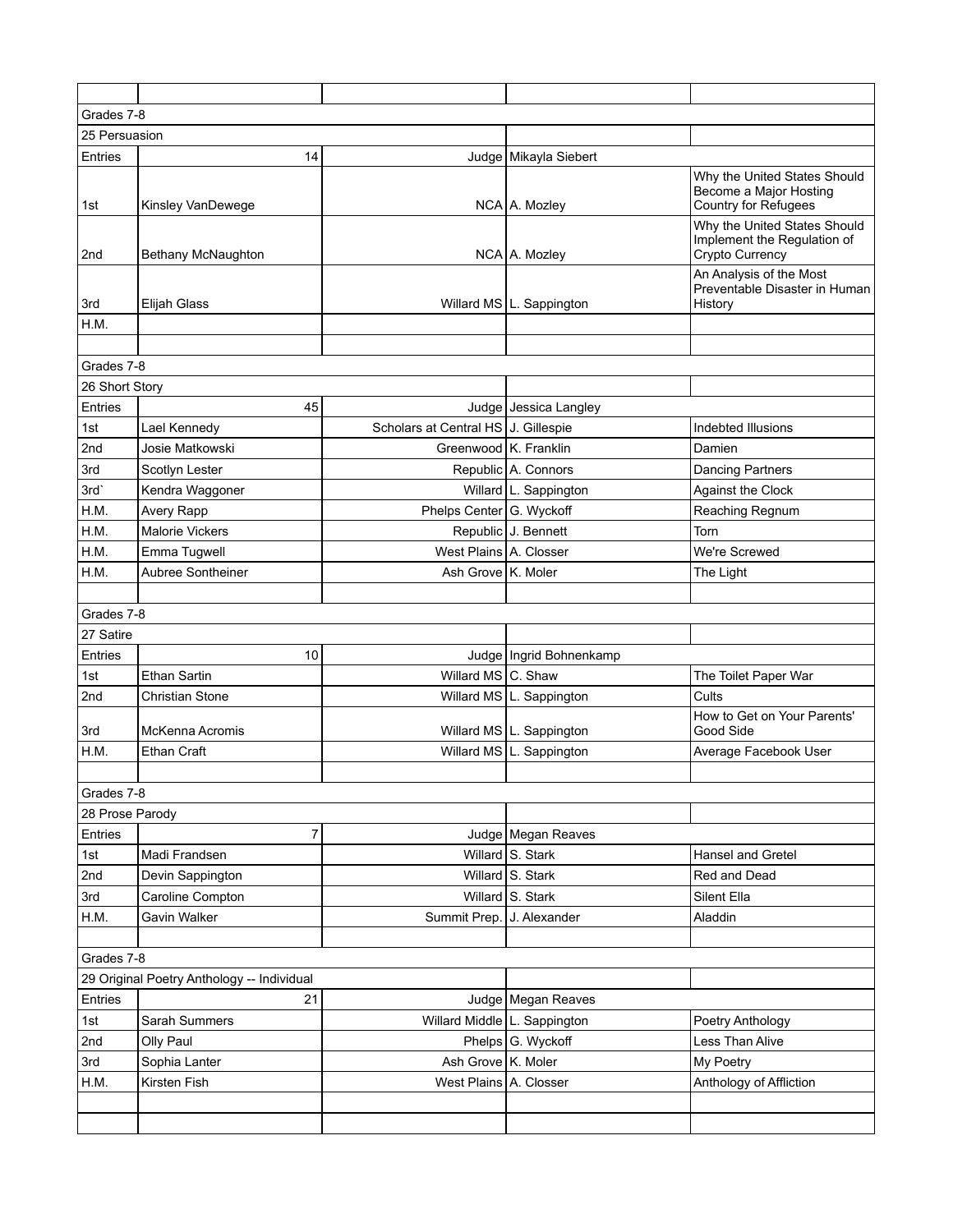|            | Grades 7-8                                  |                                    |                            |                                              |  |
|------------|---------------------------------------------|------------------------------------|----------------------------|----------------------------------------------|--|
|            | 30 Original Poetry Anthology -- Small Group |                                    |                            |                                              |  |
| Entries    | 12                                          |                                    | Judge Mikayla Siebert      |                                              |  |
| 1st        | Mozley Small Group                          | New Covenant Academy   A. Mozley   |                            | <b>Creative Compilation</b>                  |  |
| 2nd        | Averie Marquez                              | West Plains MS A. Closser          |                            | Anthology of Remorse                         |  |
| 3rd        | SLS 7th Grade Small Group                   | Springfield Lutheran   K. Schaller |                            | Preparing For                                |  |
| H.M.       | M. Leighninger, E. Chindlund, M             | The Summit Prep   J. Alexander     |                            | Sweet, Rich, and Creamy Ice<br>Cream Flavors |  |
|            |                                             |                                    |                            |                                              |  |
| Grades 7-8 | 31 Original Poetry Anthology--Class         |                                    |                            |                                              |  |
| Entries    | 10                                          |                                    | Judge   David Norman       |                                              |  |
| 1st        | Mrs. Sappington's 4th Hour Clas             |                                    | Willard   L. Sappington    | l Am                                         |  |
| 2nd        | <b>Burton's Class</b>                       | Greenfield R. Burton               |                            | Half Child, Half Adult                       |  |
| 3rd        | Mrs. Closser                                | West Plains A. Closser             |                            | Shadows of Our Minds                         |  |
| H.M.       | Hannah Collicot                             | West Plains A. Closser             |                            |                                              |  |
|            |                                             |                                    |                            | Anthology of Ardency                         |  |
|            |                                             |                                    |                            |                                              |  |
|            |                                             |                                    |                            |                                              |  |
|            | 32 Original Illustrated Book by Group       |                                    |                            |                                              |  |
| Entries    | 5                                           |                                    | Judge   David Norman       |                                              |  |
| 1st        | Ben Wolf, Brighton Walker, Kad              | New Covenant Academy   A. Mozley   |                            | Bobby the Blobfish Gets<br><b>Bullied</b>    |  |
| 2nd        | Jeff Belk, Nic Meyer, Eli Poland            | New Covenant Academy   A. Mozley   |                            | Sammy the Sloth Learns<br>Safety             |  |
| 3rd        | Myah Vinson, Lindsey Iqou                   | New Covenant Academy   A. Mozley   |                            | Douglas the Discouraged<br>Donkey            |  |
| H.M.       | Landon Link, Ryan Tyndall, Cale             | New Covenant Academy   A. Mozley   |                            | Hunter the Hound Learns to<br>Hunt           |  |
|            |                                             |                                    |                            |                                              |  |
| Grades 7-8 |                                             |                                    |                            |                                              |  |
|            | 33 Original Prose Anthology by individual   |                                    |                            |                                              |  |
| Entries    | 7                                           |                                    | Judge Sarah Keeth          |                                              |  |
| 1st        | Camille Coleman                             | West Plains MS A. Closser          |                            | An Anthology of Pride                        |  |
| 2nd        | Elijah Glass                                |                                    | Willard MS   L. Sappington | My Prose Anthology                           |  |
| 3rd        | Gracie Sappington                           | Dadeville L Ochner                 |                            | Gracie's Anthology of Words                  |  |
| H.M.       | Aubree Hugg                                 | West Plains MS   A. Closser        |                            | Anthology of My Proudest<br>Works            |  |
|            |                                             |                                    |                            |                                              |  |
| Grades 7-8 |                                             |                                    |                            |                                              |  |
|            | 34 Original Prose Anthology -- small group  |                                    |                            |                                              |  |
| Entries    | 5                                           |                                    | Judge Sarah Keeth          |                                              |  |
| 1st        | Small Group Sappington                      |                                    | Willard   L. Sappington    | Satirical Writing - A Prose<br>Anthology     |  |
| 2nd        | Small Group Sappington                      |                                    | Willard   L. Sappington    | Descriptive Writing - A Prose<br>Anthology   |  |
| 3rd        | Small Group Sappington                      |                                    | Willard L. Sappington      | Analyzing Literature - A Prose<br>Anthology  |  |
| H.M.       |                                             |                                    |                            |                                              |  |
|            |                                             |                                    |                            |                                              |  |
|            | Grades 7-8                                  |                                    |                            |                                              |  |
|            | 35 Original Prose Anthology by a Class      |                                    |                            |                                              |  |
| Entries    | 4                                           |                                    | Judge   Leah Stover        |                                              |  |
| 1st        | Mrs. Alicia Gassel                          | Immaculate Conception   A. Gassel  |                            | Six Word Memoirs 8A                          |  |
|            |                                             |                                    |                            |                                              |  |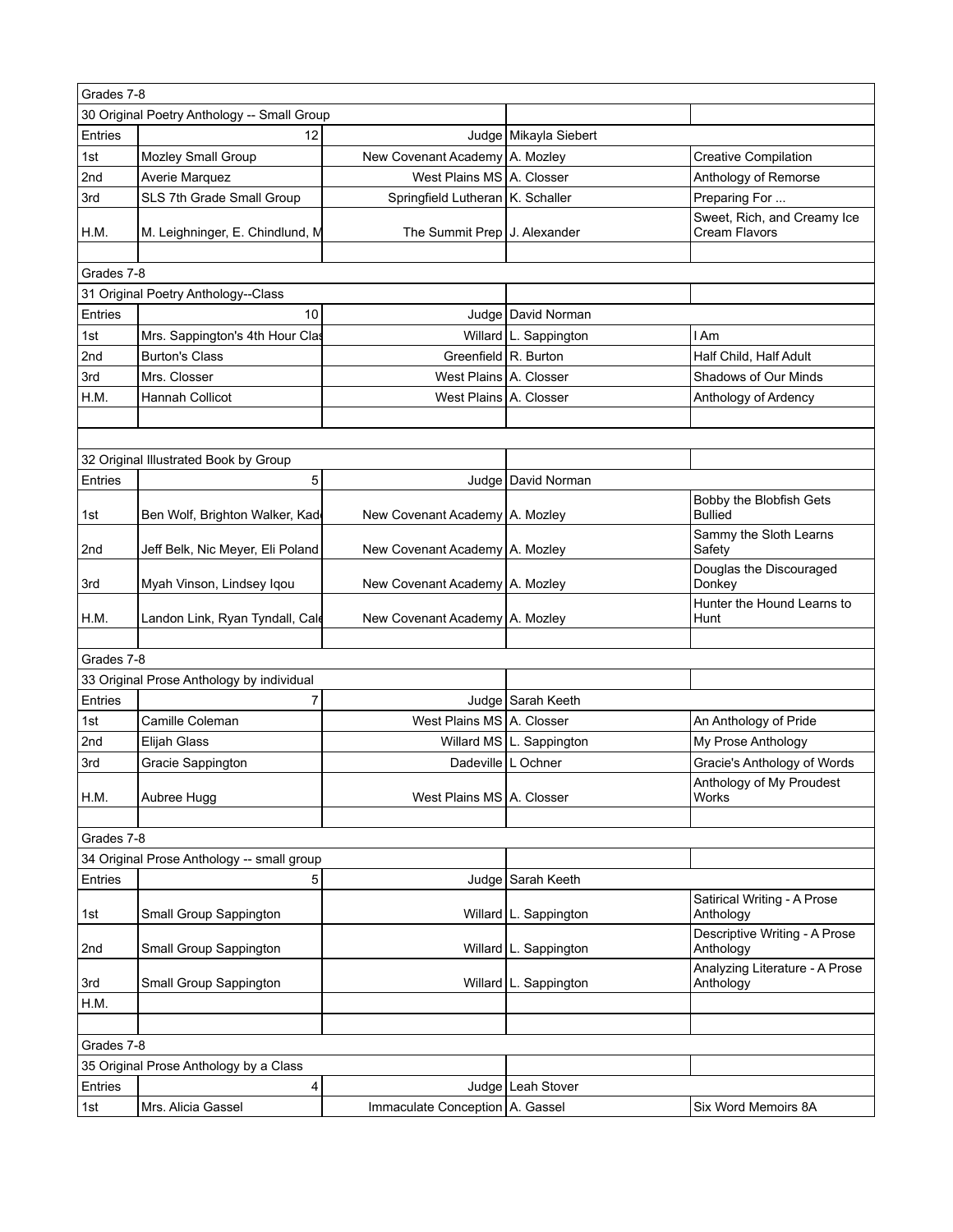| 2nd        | Ms. Closser                                              | West Plains Middle School   A. Closser |                                           | The Things That Leave Us<br><b>Breathless</b> |  |  |
|------------|----------------------------------------------------------|----------------------------------------|-------------------------------------------|-----------------------------------------------|--|--|
| 3rd        | Mrs. Alicia Gassel                                       | Immaculate Conception   A. Gassel      |                                           | Six Word Memoirs 8B                           |  |  |
|            |                                                          |                                        |                                           | Argumentative Essays 7th                      |  |  |
| H.M.       | Mrs. Ochner's 7th Grade                                  |                                        | Dadeville   L. Ochner                     | Grade                                         |  |  |
|            |                                                          |                                        |                                           |                                               |  |  |
|            |                                                          |                                        |                                           |                                               |  |  |
|            | 36 Category eliminated                                   |                                        |                                           |                                               |  |  |
| Entries    |                                                          | Judge                                  |                                           |                                               |  |  |
|            |                                                          |                                        |                                           |                                               |  |  |
|            |                                                          |                                        |                                           |                                               |  |  |
|            |                                                          |                                        |                                           |                                               |  |  |
|            |                                                          |                                        |                                           |                                               |  |  |
| Grades 7-8 |                                                          |                                        |                                           |                                               |  |  |
|            | 37 Original Anthology of Prose and Poetry -- Individual  |                                        |                                           |                                               |  |  |
| Entries    | 7                                                        |                                        | Judge Jamie Walker -Davidson              |                                               |  |  |
| 1st        | Kinsley Van De Wege                                      | New Covenant A. Mozley                 |                                           | The Thoughts in My Mind                       |  |  |
| 2nd        | Bethany McNaughton                                       | New Covenant A. Mozley                 |                                           | I Tried                                       |  |  |
| 3rd        | Emma Sayers                                              |                                        | Dadeville   L. Ochner                     | Emma's Anthology                              |  |  |
|            |                                                          |                                        |                                           | Anthology of Sorrows and                      |  |  |
| H.M.       | Kylie Quimby                                             | West Plains MS   A. Closser            |                                           | Contemplation                                 |  |  |
|            |                                                          |                                        |                                           |                                               |  |  |
|            | Grades 7-8                                               |                                        |                                           |                                               |  |  |
|            | 38 Original Anthology of Prose and Poetry -- Small Group |                                        |                                           |                                               |  |  |
| Entries    | 1                                                        |                                        | Judge Amanda Hamilton                     |                                               |  |  |
| 1st        | Ms. Closser                                              | West Plains MS   A. Closser            |                                           | Anthology of Emotion                          |  |  |
| 2nd        |                                                          |                                        |                                           |                                               |  |  |
| 3rd        |                                                          |                                        |                                           |                                               |  |  |
| H.M.       |                                                          |                                        |                                           |                                               |  |  |
|            |                                                          |                                        |                                           |                                               |  |  |
| Grades 7-8 |                                                          |                                        |                                           |                                               |  |  |
|            | 39 Original Anthology of Prose and Poetry -- Class       |                                        |                                           |                                               |  |  |
| Entries    | 1                                                        |                                        | Judge   Amanda Hamilton                   |                                               |  |  |
| 1st        | Camille Coleman                                          | West Plains M.S.                       |                                           | An Anthology of Pride                         |  |  |
| 2nd        |                                                          |                                        |                                           |                                               |  |  |
| 3rd        |                                                          |                                        |                                           |                                               |  |  |
| H.M.       |                                                          |                                        |                                           |                                               |  |  |
| Grades 7-8 |                                                          |                                        |                                           |                                               |  |  |
| 40 Ballad  |                                                          |                                        |                                           |                                               |  |  |
| Entries    | 15                                                       |                                        | Judge   Wendi Biesemeyer                  |                                               |  |  |
| 1st        | <b>Addisyn Myers</b>                                     | Greenfield R. Burton                   |                                           | The Ballad of the Dead Mouse                  |  |  |
| 2nd        | Mikaylah Doty                                            | Ash Grove K. Moler                     |                                           | Blacknificient                                |  |  |
| 3rd        | Jack Herr                                                |                                        | Scholars Central HS J. Gillespie-Kenhower | The Ballad of Jimmy the Bug                   |  |  |
| H.M.       | Zach Buchanan                                            | New Covenant Academy A. Mozley         |                                           | Window of Ael Woes                            |  |  |
| H.M.       | Joshua Obafemi-Ajayi                                     | New Covenant Academy                   | A. Mozley                                 | The Deleted Cabinet Battle                    |  |  |
|            |                                                          |                                        |                                           |                                               |  |  |
| Grades 7-8 |                                                          |                                        |                                           |                                               |  |  |
|            | 41 Biopoem/Geopoem                                       |                                        |                                           |                                               |  |  |
| Entries    | 22                                                       |                                        | Judge   Dana Martin                       |                                               |  |  |
| 1st        | August Kleiboeker                                        | Phelps Center K. Hengel                |                                           | The Runt of the Herd                          |  |  |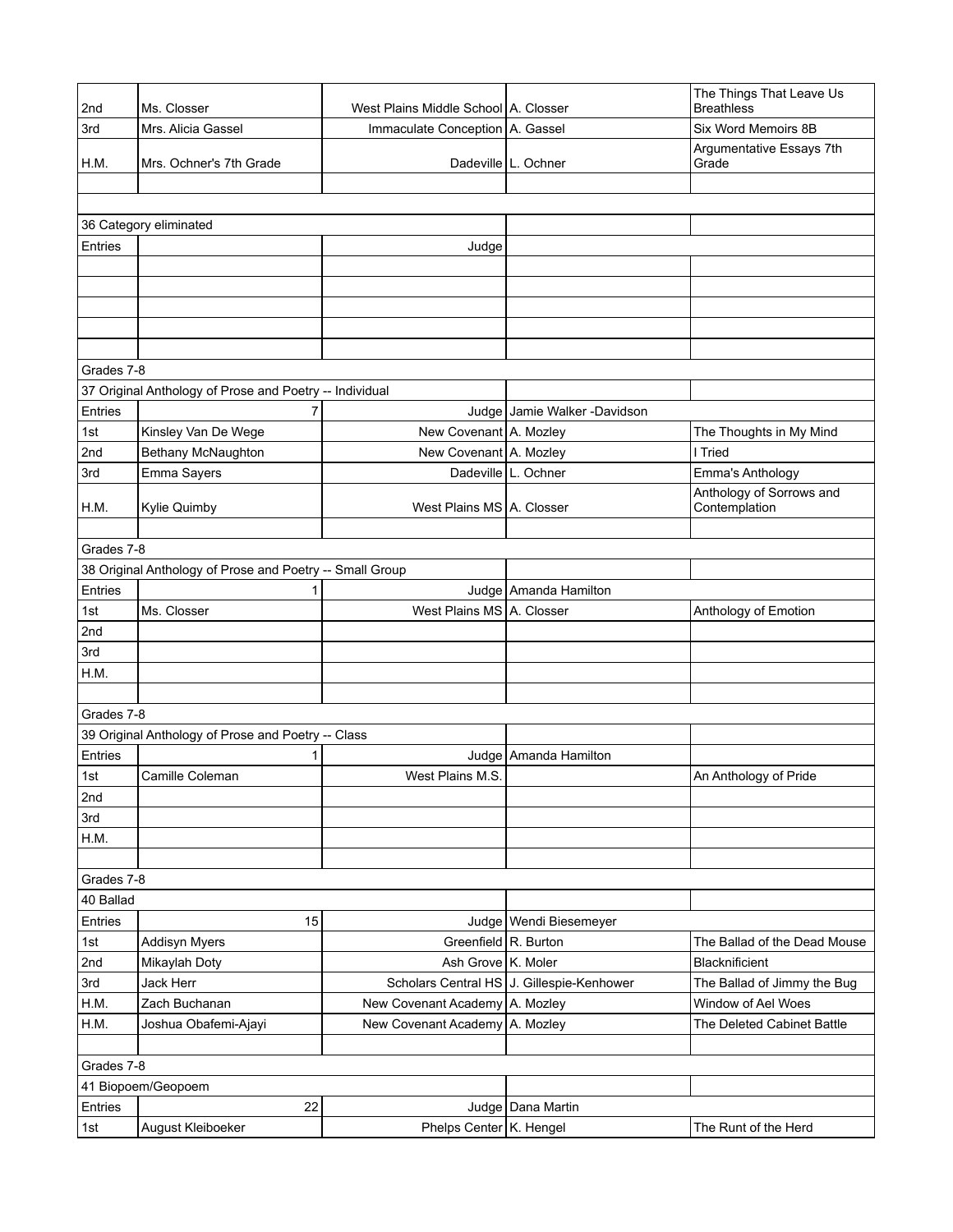| 2nd         | <b>Braelyn Stephens</b> | Greenfield JR High R. Burton          |                            | Personality Within            |
|-------------|-------------------------|---------------------------------------|----------------------------|-------------------------------|
| 3rd         | Kirsten Fish            | West Plains MS A. Closser             |                            | Kirsten                       |
| H.M         | Emma Gibson             | New Covenant Academy A. Mozley        |                            | Crossing the Roaring River    |
|             |                         |                                       |                            |                               |
| Grades 7-8  |                         |                                       |                            |                               |
| 42 Cinquain |                         |                                       |                            |                               |
| Entries     | 36                      |                                       | Judge   Megan Hunt         |                               |
| 1st         | Shalea Dahmer           |                                       | Lamar Teresa Shelton       | Wishing You Were Here         |
| 2nd         | Rishi Ranakiraman       |                                       | Central   J.Gillespie      | <b>Shattered Beauty</b>       |
| 2nd         | Ally Brown              | New Covenant Academy                  | A Mozley                   | Words Have an Affect          |
| 3rd         | <b>Emily Martin</b>     | New Covenant Academy   A. Mozely      |                            | The Show I Put On for Them    |
| 3rd         | Sophia Simon            | New Covenant Academy                  | A. Mozley                  | Living a Fake Life            |
| H.M.        | Luke Divito             | St. Elizabeth Ann Seton   Luke Divito |                            | Duck Tape                     |
|             |                         |                                       |                            |                               |
| Grades 7-8  |                         |                                       |                            |                               |
| 43 Diamante |                         |                                       |                            |                               |
| Entries     | 27                      |                                       | Judge   Dana Martin        |                               |
| 1st         | Landon Link             | New Covenant   A. Mozley              |                            | <b>Omarr's Obsession</b>      |
| 2nd         | Elijah Gibbens          |                                       | Willard MS   L. Sappington | Messaging                     |
| 3rd         | Alessa Collins          | West Plains MS L. Spencer             |                            | Life, Existence               |
| H.M.        | Elijah Glass            |                                       | Willard MS   L. Sappington | Social Media                  |
| H.M.        | Leah Martin             | Summit Prep   J. Alexander            |                            | Fire vs Water                 |
|             |                         |                                       |                            |                               |
| 44 Haiku    |                         |                                       |                            |                               |
| Entries     | 33                      |                                       | Judge   Megan Hunt         |                               |
| 1st         | Zoe Guidry              | New Covenant A. Mozley                |                            | A Mother's Last Wish          |
| 2nd         | Rishi Jarakiraman       | Scholars Central HS J. Gillespie      |                            | Writer of Destiny             |
| 2nd         | Emma Winburn            | New Covenant A. Mozley                |                            | The Keys to Reminiscence      |
| 2nd         | Ayn Cook                | West Plains A. Closser                |                            | <b>Endless Horizon</b>        |
| 3rd         | <b>Isaiah Grant</b>     | New Covenant A. Mozley                |                            | Moonlight                     |
| H.M.        | Jathin K. Bande         | Scholars Central HS J. Gillespie      |                            | Fall Time                     |
|             |                         |                                       |                            |                               |
| Grades 7-8  |                         |                                       |                            |                               |
| 45 Tanka    |                         |                                       |                            |                               |
| Entries     | 26                      |                                       | Judge   Megan Hunt         |                               |
| 1st         | Kirsten Fish            | West Plains MS A. Closser             |                            | Washington                    |
| 2nd         | <b>Madison Gong</b>     | Phelps Center K. Hengel               |                            | The River                     |
|             |                         |                                       |                            | The Torture Device of Cruel   |
| 3rd         | <b>Emily Martin</b>     | New Covenant Academy   A. Mozley      |                            | Words                         |
| H.M.        | Maddie Back             | Greenfield JR R. Burton               |                            | <b>Red Roses</b>              |
| H.M.        | Sarah Summers           |                                       | Willard MS   L. Sappington | Music                         |
|             |                         |                                       |                            |                               |
| Grades 7-8  |                         |                                       |                            |                               |
| 46 Parody   |                         |                                       |                            |                               |
| Entries     | $\overline{7}$          |                                       | Judge   Anastasia Closser  |                               |
| 1st         | Nic Meyer               | New Covenant A. Mozley                |                            | Wide Rule Wonder              |
| 2nd         | Arlyn Pothina           | New Covenant A. Mozley                |                            | Hark the Happy Children Shout |
| 3rd         | <b>Bryce Scholtens</b>  | New Covenant A. Mozley                |                            | Where the Backyard Ends       |
| H.M.        | Alex Trieu              | Phelps Center K. Heugel               |                            | All This Work is Killing US   |
|             |                         |                                       |                            |                               |
| Grades 7-8  |                         |                                       |                            |                               |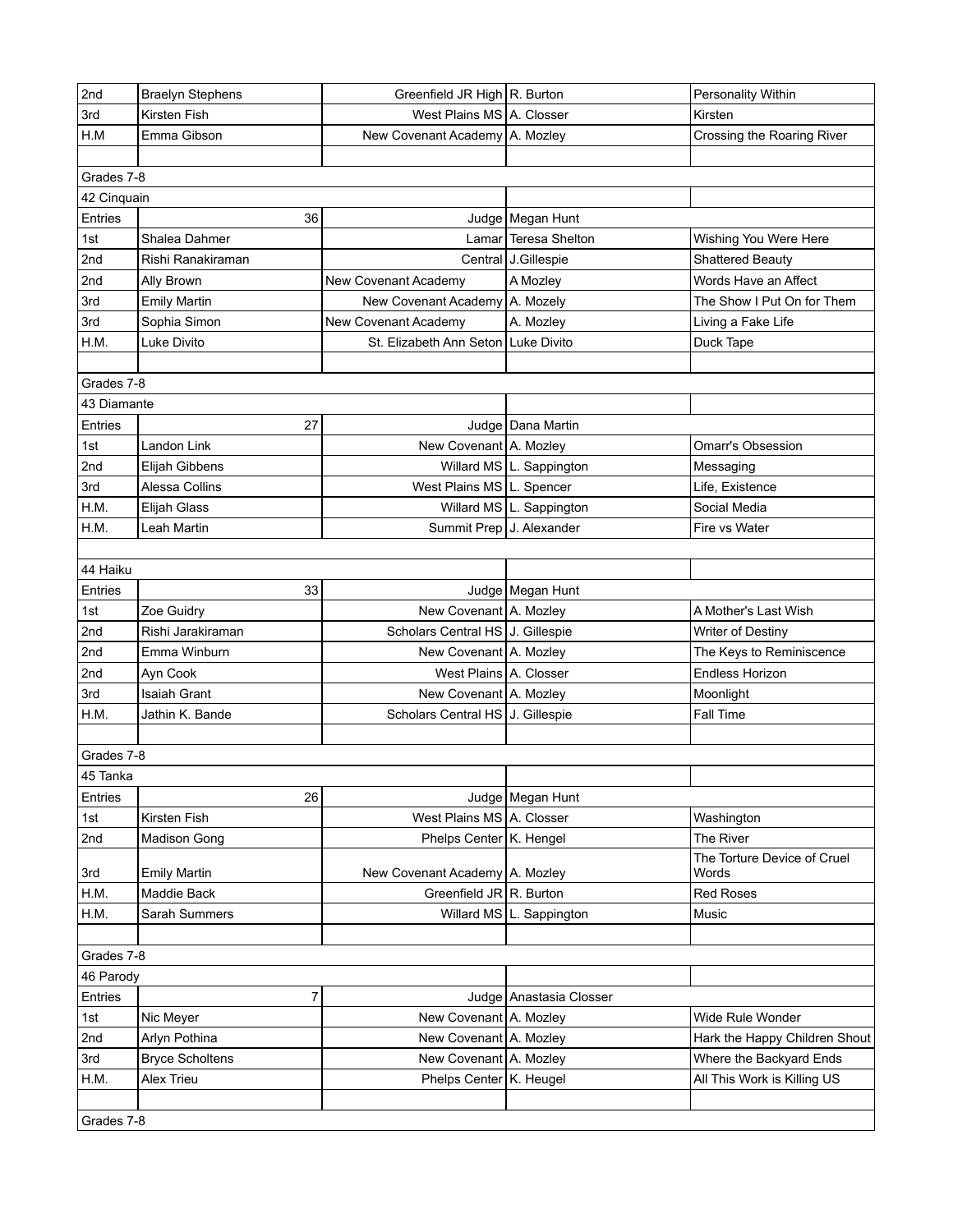| 47 Acrostic               |                                              |                                                       |                            |                                                      |
|---------------------------|----------------------------------------------|-------------------------------------------------------|----------------------------|------------------------------------------------------|
| Entries                   | 27                                           |                                                       | Judge   Habeeb Renfroe     |                                                      |
| 1st                       | Adesola Fasipe                               | The Summit Prep J. Alexander                          |                            | The Pains of a 13 Year Old                           |
| 2nd                       | Olivia Gray                                  | Ash Grove K. Moler                                    |                            | Happiness                                            |
| 2nd                       | Bethany McNaughton                           | New Covenant A. Mozley                                |                            | The Infinite Chaos in the Mind<br>of a Perfectionist |
| 3rd                       | Ally Brown                                   | New Covenant A. Mozley                                |                            | I'm Fine                                             |
| 3rd                       | Keely Taffne                                 | Lamar                                                 | T. Shelton                 | <b>Discontented Love</b>                             |
|                           |                                              |                                                       |                            |                                                      |
|                           |                                              |                                                       |                            |                                                      |
|                           |                                              |                                                       |                            |                                                      |
| Grades 7-8                |                                              |                                                       |                            |                                                      |
| 48 Other Formula          |                                              |                                                       |                            |                                                      |
| Entries                   | 23                                           |                                                       | Judge   Gloria Scarlet     |                                                      |
| 1st                       | Kayleigh Back                                | Greenfield R. Burton                                  |                            | Salmon, Like the Fish                                |
| 2nd                       | Kenneth Cox                                  | West Plains A. Closser                                |                            | I Don't Understand                                   |
| 3rd                       | Jachia Hodson                                |                                                       | Willard MS   L. Sappington | l Am                                                 |
| H.M.                      | Camille Coleman                              | West Plains A. Closser                                |                            | I Don't Understand                                   |
|                           |                                              |                                                       |                            |                                                      |
| Grades 7-8                |                                              |                                                       |                            |                                                      |
|                           | 49 Long Free Verse -- 11 lines or more       |                                                       |                            |                                                      |
| Entries                   | 43                                           |                                                       | Judge   Wendi Biesmayer    |                                                      |
| 1st                       | Scarlett Loehr                               | New Covenant A. Mozley                                |                            | Contemplations that Come<br>with Cancer              |
| 2nd                       | Kirsten Fish                                 | West Plains A. Closser                                |                            | Eleven                                               |
| 2nd                       | Aurora Overbey                               | Phelps Center   K. Heugel                             |                            | Excellence                                           |
| 2nd                       | <b>Brixton Watson</b>                        | New Covenant A. Mozley                                |                            | My Soul Band                                         |
| 3rd                       | Jazzman Broyles                              | West Plains L. Spencer                                |                            | <b>Lunch Monster</b>                                 |
| 3rd                       | Hadleigh McCue                               | St. Elizabeth Ann Seton   L. Speakes                  |                            | In My Dreams                                         |
| 3rd                       | Alessa Collins                               | West Plains   L. Spencer                              |                            | Whatever                                             |
| H.M.                      | Hadleigh McCue                               | St. Elizabeth Ann Seton   L. Speakes                  |                            | When I feel Sad                                      |
| H, M,                     | Zoe Guidry                                   | New Covenant   A. Mozley                              |                            | The abandoned Building Down<br>the Street            |
|                           |                                              |                                                       |                            |                                                      |
| Grades 7-8                |                                              |                                                       |                            |                                                      |
|                           | 50 Short Free Verse -- 10 lines or fewer     |                                                       |                            |                                                      |
| Entries                   | 26                                           |                                                       | Judge   Kieran Hall        |                                                      |
| 1st                       | Muriel Warren                                | Immaculate Conception   A. Gassel                     |                            | A Letter to My Winged Day                            |
| 2nd                       | Javen Mourer                                 | New Covenant A. Mozley<br>The Summit Prep J Alexander |                            | The Many Shades of Black                             |
| 3rd<br>H.M.               | Anliya<br>Warren Lawson                      | West Plains MS L Spencer                              |                            | Lotus<br>The Long Line                               |
|                           |                                              |                                                       |                            |                                                      |
|                           |                                              |                                                       |                            |                                                      |
| Grades 7-8<br>51 Limerick |                                              |                                                       |                            |                                                      |
| Entries                   | 22                                           |                                                       | Judge   Dana Martin        |                                                      |
| 1st                       | Madi Jorgensen                               | New Covenant   A. Mozley                              |                            | Torture by Trumpet                                   |
| 2nd                       | Kayleigh Back                                | Greenfield R. Burton                                  |                            | The Storm                                            |
| 3rd                       | <b>Braelyn Fox</b>                           | West Plains   A. Closser                              |                            | Mars                                                 |
| H.M.                      | <b>Thomas Daniel</b>                         |                                                       | Phelps   K. Heugel         | The Broken Door                                      |
|                           |                                              |                                                       |                            |                                                      |
| Grades 7-8                |                                              |                                                       |                            |                                                      |
|                           | 52 Long Narrative Poetry -- 11 lines or more |                                                       |                            |                                                      |
|                           |                                              |                                                       |                            |                                                      |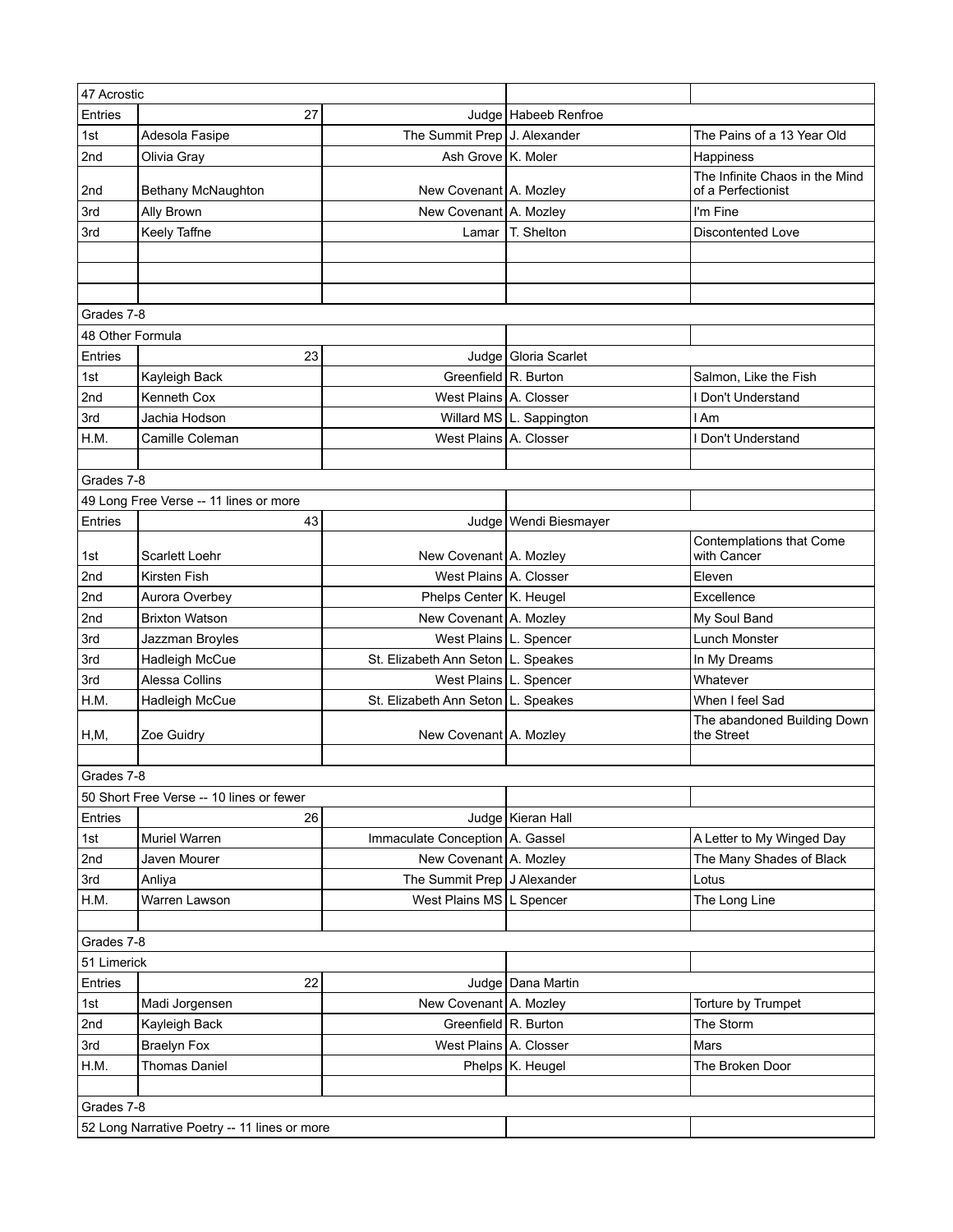| Entries       | 19                                            |                                                                   | Judge   Christie Locke     |                                     |
|---------------|-----------------------------------------------|-------------------------------------------------------------------|----------------------------|-------------------------------------|
| 1st           | Elijah Glass                                  |                                                                   | Willard MS   L. Sappington | Life of a Deer                      |
| 2nd           | Sarah Summers                                 |                                                                   | Willard MS   L. Sappington | The Concert                         |
| 3rd           | Sophia Johnson                                | The Summit Prep J. Alexander                                      |                            | <b>Maggot Munching Maniac</b>       |
| H.M.          | Peyton Lambert                                | West Plains MS   L. Spencer                                       |                            | Loyal                               |
|               |                                               |                                                                   |                            |                                     |
| Grades 7-8    |                                               |                                                                   |                            |                                     |
|               | 53 Short Narrative Poetry -- 10 lines or less |                                                                   |                            |                                     |
| Entries       | 12                                            |                                                                   | Judge Kieran Hall          |                                     |
| 1st           | Kirsten Fish                                  | West Plains MS A. Closser                                         |                            | September                           |
| 2nd           | Cailey Boyd                                   | Greenfield JR R. Burton                                           |                            | Night                               |
| 3rd           | Caleb Miller                                  |                                                                   | Willard MS   L. Sappington | Hidden                              |
| H.M.          | Scarlet Huffman                               | West Plains MS A. Closser                                         |                            | Another Life                        |
|               |                                               |                                                                   |                            |                                     |
| Grades 7-8    |                                               |                                                                   |                            |                                     |
|               | 54 Original Poster Poem                       |                                                                   |                            |                                     |
| Entries       | 14                                            |                                                                   | Judge   Kieran Hall        |                                     |
| 1st           | Payton Hewen                                  | Republic MS A. Connors                                            |                            | God's Word                          |
| 2nd           | Shane Lile                                    | Republic MS A. Connors                                            |                            | <b>Black Bird</b>                   |
| 3rd           | Jazzman Broyles                               | West Plains MS L. Spencer                                         |                            | I Don't Understand Love             |
| H.M.          | Makayla Brotherton                            | West Plains MS L. Spencer                                         |                            | The Reflection in the Mirror        |
|               |                                               |                                                                   |                            |                                     |
| Grades 7-8    |                                               |                                                                   |                            |                                     |
|               | 55 Long Rhymed Poetry                         |                                                                   |                            |                                     |
| Entries       | 26                                            | Judge                                                             | Christie Locke             |                                     |
| 1st           | Sarah Summers                                 |                                                                   | Willard MS   L. Sappington | On Growing Up                       |
| 2nd           |                                               |                                                                   | Willard MS   L. Sappington | Life of a Deer                      |
| 2nd           | Elijah Glass<br><b>Avery Mork</b>             | Aurora Junior HIgh C. Arnfield                                    |                            | What is Freedom                     |
| 3rd           | <b>Jett Belk</b>                              | New Covenant Academy   A. Mozley                                  |                            |                                     |
| H.M.          | Tina Voznyarska                               | New Covenant Academy   A. Mozley                                  |                            | Midnight Dance<br>Colors of Ukraine |
|               |                                               |                                                                   |                            |                                     |
|               |                                               |                                                                   |                            |                                     |
| Grades 7-8    |                                               |                                                                   |                            |                                     |
|               |                                               |                                                                   |                            |                                     |
|               | 56 Short Rhymed Poetry<br>18                  |                                                                   |                            |                                     |
| Entries       |                                               |                                                                   | Judge   Gloria Scarlet     |                                     |
| 1st           | Kinsley Van De Wege                           | New Covenant Academy   A. Mozley                                  |                            | The Distracted Child                |
| 2nd           | Sarah Summers                                 |                                                                   | Willard MS   L Sappington  | On Doubt                            |
| 3rd           | Rishi Janakiraman                             | Scholars @ Central HS   J. Gillespie<br>West Plains MS A. Closser |                            | World of Constant War               |
| H.M.          | Kylie Quimby                                  |                                                                   |                            | Frowning Shadow                     |
|               |                                               |                                                                   |                            |                                     |
| Grades 7-8    |                                               |                                                                   |                            |                                     |
| 57 Sonnet     |                                               |                                                                   |                            |                                     |
| Entries       | 14                                            |                                                                   | Judge   Megan Hunt         |                                     |
| 1st           | <b>Charlee Roberts</b>                        | Phelps Center SPS G. Wyckoff                                      |                            | Deadly Love                         |
| 2nd           | Sophia Toth                                   | Scholars Central HS J. Gillespie                                  |                            | <b>Time Flies</b>                   |
| 3rd           | Rachel Harper                                 | New Covenant Academy   A. Mozley                                  |                            | The Sun's Masterpiece               |
| H.M.          | McKenna Aronis                                | Willard MS                                                        | L. Sappington              | A Snake                             |
|               |                                               |                                                                   |                            |                                     |
| Grades 7-8    |                                               |                                                                   |                            |                                     |
| 58 Villanelle |                                               |                                                                   |                            |                                     |
| Entries       | 9                                             |                                                                   | Judge   Wendi Biesemeyer   |                                     |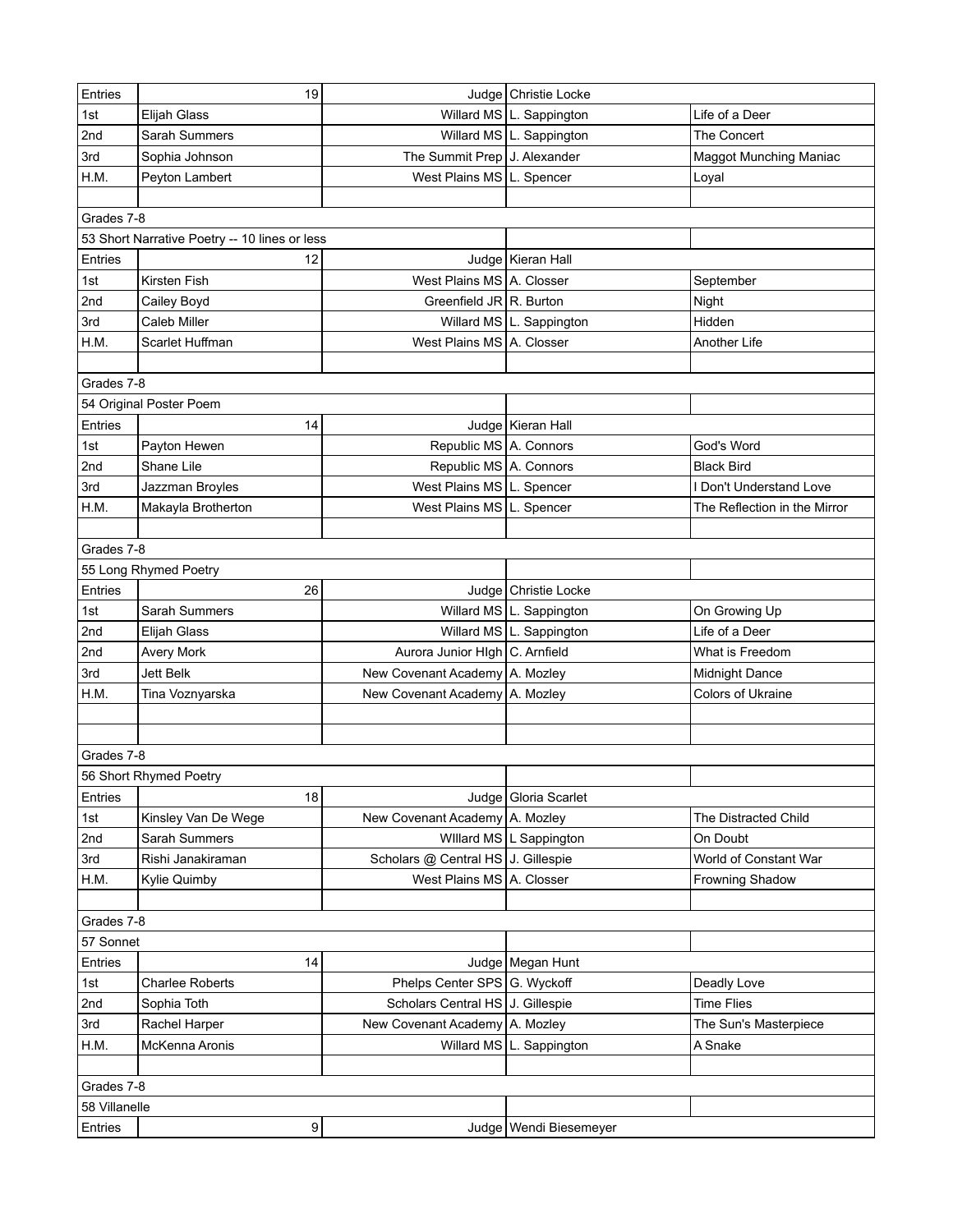| 1st              | Genevieve Jones               |                                    | Willard MS   L. Sappington     | Adventures                                       |
|------------------|-------------------------------|------------------------------------|--------------------------------|--------------------------------------------------|
| 2nd              | Kinsley VanDeWage             | New Covenant Academy A. Mozley     |                                | Titanic's Tragic Tale                            |
| 3rd              | McKenna Aronis                |                                    | Willard MS   L. Sappington     | Happiness                                        |
| H.M.             | Bethany NcNaughton            | New Covenant Academy   A. Mozley   |                                | In Tales of War                                  |
|                  |                               |                                    |                                |                                                  |
| Grades 7-8       |                               |                                    |                                |                                                  |
|                  | 59 Individual Task Analysis   |                                    |                                |                                                  |
| Entries          | 2                             |                                    | Judge   Sarah Gooch            |                                                  |
| 1st              | <b>Braxton Condarco</b>       | Republic Middle School J. Bennett  |                                | How to Shop for Groceries                        |
| 2nd              | Cooper Tutton                 |                                    | Willard MS   L. Sappington     | How to Deal with Toxic Players                   |
| 3rd              |                               |                                    |                                |                                                  |
| H.M.             |                               |                                    |                                |                                                  |
|                  |                               |                                    |                                |                                                  |
| Grades 7-8       |                               |                                    |                                |                                                  |
| 60A Editorial    |                               |                                    |                                |                                                  |
| Entries          | 10                            |                                    | Judge Jess Hamlet              |                                                  |
| 1st              | Elijah Glass                  |                                    | Willard   L. Sappington        | Why Aliens Most Likely Exist<br>or Have Existed  |
| 2nd              | Jachin Hodson                 |                                    | Willard   L. Sappington        | Abolish Double Jeopardy                          |
|                  |                               |                                    |                                | Is a College Education                           |
| 3rd              | <b>Ethan Craft</b>            |                                    | Willard   L. Sappington        | Necessary                                        |
| H.M.             | Wriston Worthington           | Dadeville                          | L. Ochner                      | What Will You Lose?                              |
|                  |                               |                                    |                                |                                                  |
| Grades 7-8       |                               |                                    |                                |                                                  |
|                  | 60B Commentary/opinion column |                                    |                                |                                                  |
| Entries          | 11                            |                                    | Judge Jess Hamlet              |                                                  |
| 1st              | Gracie Sappington             |                                    | Dadeville   L. Ochner          | A Whole New World                                |
| 2nd              | Kendra Waggoner               |                                    | Willard   L. Sappington        | Is Pop Culture Actually<br>Valuable?             |
| 3rd              | <b>Briar Clift</b>            |                                    | Dadeville L. Ochner            | We are Killing Our Children                      |
| H.M.             | Elicia Dreckman               |                                    | Willard   L. Sappington        | <b>Body Image Pressure</b>                       |
|                  |                               |                                    |                                |                                                  |
| Grades 7-8       |                               |                                    |                                |                                                  |
| 61 Feature Story |                               |                                    |                                |                                                  |
| Entries          | 10                            |                                    | Judge Zen Holt                 |                                                  |
| 1st              | Elijah Gibbens                |                                    | Willard   L. Sappington        | Feature of the Year                              |
| 2nd              | Josh King                     |                                    | Dadeville   L. Ochner          | <b>Bass Fishing</b>                              |
| 3rd              | Sophia Assman                 | St. Elizabeth Ann Seton L. Speakes |                                | The Story of Puppy Paws and<br>Santa's Adventure |
| H.M.             | <b>Brandi Wilson</b>          |                                    | Mansfield J. Walker-Davidson   | <b>Freaky Phone Fanatics</b>                     |
|                  |                               |                                    |                                |                                                  |
| Grades 7-8       |                               |                                    |                                |                                                  |
| 62 News Story    |                               |                                    |                                |                                                  |
| Entries          | 5                             |                                    | Judge Jess Hamlet              |                                                  |
| 1st              | Seth Walker                   |                                    | Dadeville   L. Ochner          | Caged in Blood                                   |
| 2nd              | Chloe Napier                  |                                    | Mansfield   J. Walker-Davidson | Morris Morrison's Motivational<br>Mayhem         |
| 3rd              | <b>Brandi Wilson</b>          |                                    | Mansfield J. Walker-Davidson   | Red Ribbon Week Review                           |
|                  |                               |                                    |                                | Mansfield Sends Teachers to                      |
| H.M.             | <b>Wyatt Snow</b>             |                                    | Mansfield J. Walker-Davidson   | DC to Receive an Award                           |
|                  |                               |                                    |                                |                                                  |
| Grades 7-8       |                               |                                    |                                |                                                  |
| 63 Sports Story  |                               |                                    |                                |                                                  |
|                  |                               |                                    |                                |                                                  |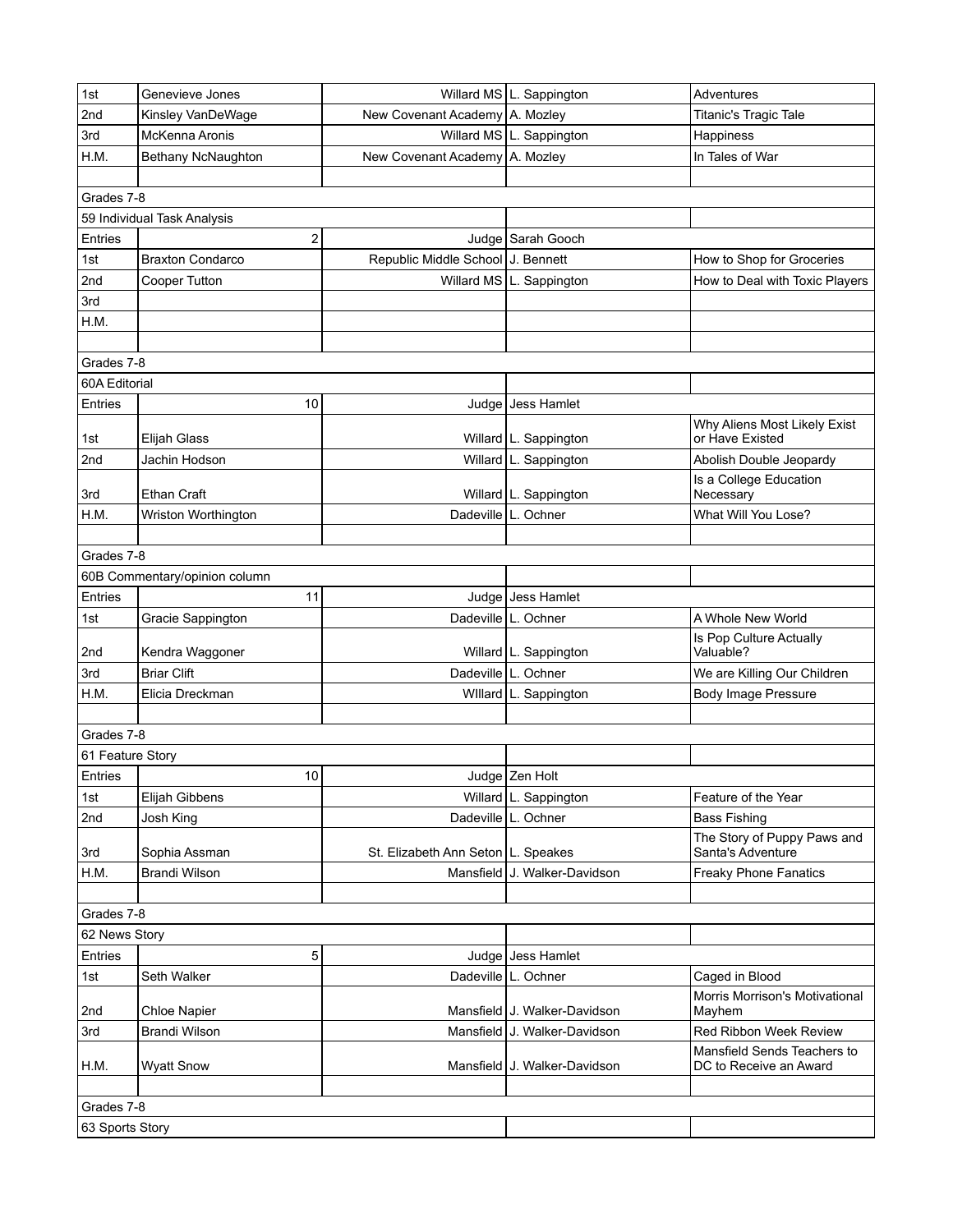| Entries            | 5                               |                                            | Judge Jess Hamlet                            |                                                           |
|--------------------|---------------------------------|--------------------------------------------|----------------------------------------------|-----------------------------------------------------------|
| 1st                | Kaden Creed                     | Phelps Center   K. Hengel                  |                                              | Washington Football Team<br>Changes Name To<br>Commanders |
| 2nd                | Kara Goeke                      |                                            | Republic J Bennett                           | The Green Bay Packers: Road<br>to Success                 |
| 3rd                | Aaron Davison                   |                                            | Ash Grove   Kylie Moler                      | 2011 World Series                                         |
| H.M.               | Annalise Johnson                |                                            | Mansfield J Walker-Davidson                  | <b>Across School Cross Country</b><br>is our fuel         |
|                    |                                 |                                            |                                              |                                                           |
| Grades 7-8         |                                 |                                            |                                              |                                                           |
|                    | 64A School Newspaper            |                                            |                                              |                                                           |
| Entries            | 5                               |                                            | Judge Sarah Gooch                            |                                                           |
| 1st                | Dr. Walker's Class              | Mansfield Middle School J. Walker-Davidson |                                              | The Lion's Llfe (October 2021)                            |
| 2nd                | Dr. Walker's Class              | Mansfield Middle School J. Walker-Davidson |                                              | The Lion's Llfe (November<br>2021)                        |
| 3rd                | Dr. Walker's Class              | Mansfield Middle School J. Walker-Davidson |                                              | The Lion's Life (January 2022)                            |
| H.M.               | Dr. Walker's Class              | Mansfield Middle School J. Walker-Davidson |                                              | The Lion's Life (February<br>2022)                        |
|                    |                                 |                                            |                                              |                                                           |
| Grades 7-8         |                                 |                                            |                                              |                                                           |
|                    | 64B School Magazine             |                                            |                                              |                                                           |
| Entries            | 0                               | Judge                                      |                                              |                                                           |
| 1st                |                                 |                                            |                                              |                                                           |
| 2nd                |                                 |                                            |                                              |                                                           |
| 3rd                |                                 |                                            |                                              |                                                           |
| H.M.               |                                 |                                            |                                              |                                                           |
| Grades 7-8         |                                 |                                            |                                              |                                                           |
|                    | 65 Spoken word poetry script    |                                            |                                              |                                                           |
| Entries            | 6                               |                                            | Judge   Megan Hunt                           |                                                           |
| 1st                | <b>Kendall Minks</b>            |                                            | Dadeville   L. Ochner                        | His Hands                                                 |
| 2nd                | <b>Jared Williams</b>           | Phelps Center SPS G. Wyckoff               |                                              | We Are the Rainbow                                        |
| 3rd                | <b>Elijah Glass</b>             |                                            | Willard MS   L. Sappington                   | The War We Can't Fight                                    |
| H.M.               | Avery Kelly                     | Dadeville                                  | L. Ochner                                    | Jokes                                                     |
|                    |                                 |                                            |                                              |                                                           |
|                    |                                 |                                            |                                              |                                                           |
| Grades 7-8         |                                 |                                            |                                              |                                                           |
|                    | 66 Commercial Script            |                                            |                                              |                                                           |
| Entries            | 11                              |                                            | Judge   Sarah Gooch                          |                                                           |
| 1st                | Jade H, Keegan A, Chase Brede   | Scholars Central H.S.                      | J. Gillespie-Icenhower                       | Doctor Jacque's                                           |
| 2nd                | Jack Killman & Vance Breshears  | Lamar Middle School   T. Shelton           |                                              | Doug McCheap's Helicopter<br>Dealership                   |
| 3rd                | Eli Thomas & Richard Vanthwer   | Scholars Central H.S.                      | J. Gillespie-Icenhower                       | Money Store Commercial                                    |
| H.M.               | Bella Goodfriend, Madeline O'To |                                            | Scholars Central H.S. J. Gillespie-Icenhower | Happy Potato Cafe Script                                  |
|                    |                                 |                                            |                                              |                                                           |
| Grades 7-8         |                                 |                                            |                                              |                                                           |
| 67 Dialogue (Skit) |                                 |                                            |                                              |                                                           |
| Entries            | 5                               |                                            | Judge   Megan Reaves                         |                                                           |
| 1st                | Avery Kelly                     |                                            | Dadeville   L. Ochner                        | <b>Curse of Darkness</b>                                  |
| 2nd                | Addyson Buck                    |                                            | Dadeville   L. Ochner                        | The Story That Came to Life                               |
| 3rd                | <b>Adien McGill</b>             |                                            | Dadeville   L. Ochner                        | Orange Black and Alive                                    |
| H.M.               | Maisy Shouse                    |                                            | Dadeville   L. Ochner                        | Inside the Ouija                                          |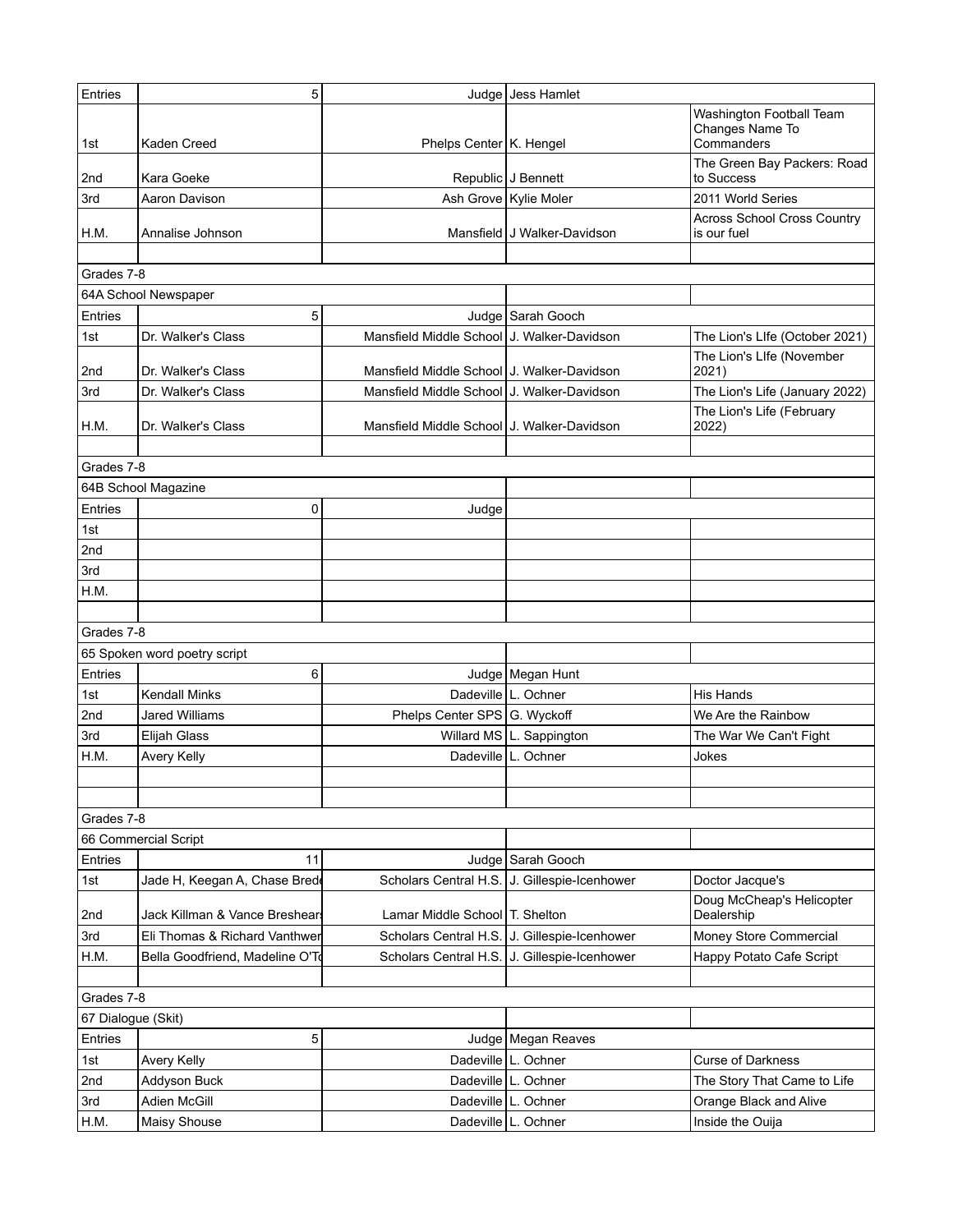| Grades 7-8                             |                                                                             |                                              |                         |                                             |
|----------------------------------------|-----------------------------------------------------------------------------|----------------------------------------------|-------------------------|---------------------------------------------|
| 68 Play Script                         |                                                                             |                                              |                         |                                             |
| Entries                                | 8                                                                           | Judge                                        | Jessica Langley         |                                             |
| 1st                                    | <b>Brian Clift</b>                                                          |                                              | Dadeville   L. Ochner   | The World Around Us- The Tail<br>of Tootin' |
| 1st                                    | Fall 2021 Creative Writing                                                  | Logan-Rogersville Middle C. Ramlow           |                         | On the Fritz                                |
| 2nd                                    | Grant Hudson, Dominik Quinn,                                                | Scholars @ Central HS J. Gillespie-Icenhower |                         | Frogs and Aliens                            |
| 2nd                                    | Gracie Sappington                                                           |                                              | Dadeville   L. Ochner   | The Little Things                           |
| 3rd                                    | Sophy Wickman-Zhou-Group                                                    | Phelps Center   K. Heugal                    |                         | All for Love                                |
| H.M.                                   | Emma Sayers                                                                 |                                              | Dadeville L. Ochner     | Being In a Book                             |
| Grades 7-8                             |                                                                             |                                              |                         |                                             |
| 69 Screenplay                          |                                                                             |                                              |                         |                                             |
| Entries                                | 0                                                                           | Judge                                        |                         |                                             |
| 1st                                    |                                                                             |                                              |                         |                                             |
| 2nd                                    |                                                                             |                                              |                         |                                             |
| 3rd                                    |                                                                             |                                              |                         |                                             |
| H.M.                                   |                                                                             |                                              |                         |                                             |
|                                        |                                                                             |                                              |                         |                                             |
| Grades 7-8                             |                                                                             |                                              |                         |                                             |
|                                        | 70 Individual or Group Community Response                                   |                                              |                         |                                             |
| Entries                                | 3                                                                           |                                              | Judge   Jessica Langley |                                             |
| 1st                                    | Hannah Kanslewicz                                                           | Phelps Center SPS G. Wyckoff                 |                         | <b>Spread Awareness</b>                     |
|                                        |                                                                             |                                              |                         | How Can I Be A Good                         |
| 2nd                                    | Kyll Folle                                                                  | Springfield Lutheran   K. Schaller           |                         | American?                                   |
| 3rd                                    | Charissa Moser                                                              | Springfield Lutheran   K. Schaller           |                         | How Can I Be A Good<br>American?            |
| H.M.                                   |                                                                             |                                              |                         |                                             |
|                                        |                                                                             |                                              |                         |                                             |
|                                        |                                                                             |                                              |                         |                                             |
| Grades 7-8                             |                                                                             |                                              |                         |                                             |
|                                        | 71 Individual or group Writing Rocks                                        |                                              |                         |                                             |
| Entries                                | $\overline{c}$                                                              |                                              | Judge   Jessica Langley |                                             |
| 1st                                    | Elijah Glass                                                                | Willard Middle School   L. Sappington        |                         | Weapon of a Writer                          |
| 2nd                                    | Ethan Graft                                                                 | Willard Middle School L. Sappington          |                         | The Importance of Writing                   |
| 3rd                                    |                                                                             |                                              |                         |                                             |
| H.M.                                   |                                                                             |                                              |                         |                                             |
|                                        |                                                                             |                                              |                         |                                             |
| Grades 7-8                             |                                                                             |                                              |                         |                                             |
|                                        | 72 Individual Writing of Appreciation of a Living Person (grades 5-10 only) |                                              |                         |                                             |
| Entries                                | $\overline{7}$                                                              |                                              | Jessica Langley         |                                             |
| 1st                                    | Sam Pettit                                                                  | Phelps Center G. Wyckoff                     |                         | So, You Rule                                |
| 2nd                                    | Christian Stone                                                             | Willard Middle School L. Sappington          |                         | The Man I Want to Be                        |
| 3rd                                    | McKenna Aronis                                                              | Willard Middle L. Sappington                 |                         | Dear Mom                                    |
| H.M.                                   | Michelle Bjorlokken                                                         | Greenfield JR High R. Burton                 |                         | I Give My Appreciation To                   |
|                                        |                                                                             |                                              |                         |                                             |
| Grades 7-8                             |                                                                             |                                              |                         |                                             |
| 73 Individual or group Promote Writing |                                                                             |                                              |                         |                                             |
| Entries                                | 1                                                                           |                                              | Judge Sarah Gooch       |                                             |
| 1st                                    | Josiah Lockett                                                              | Scholars Central H.S.                        | J. Gillespie-Icenhower  |                                             |
| 2nd                                    |                                                                             |                                              |                         |                                             |
| 3rd                                    |                                                                             |                                              |                         |                                             |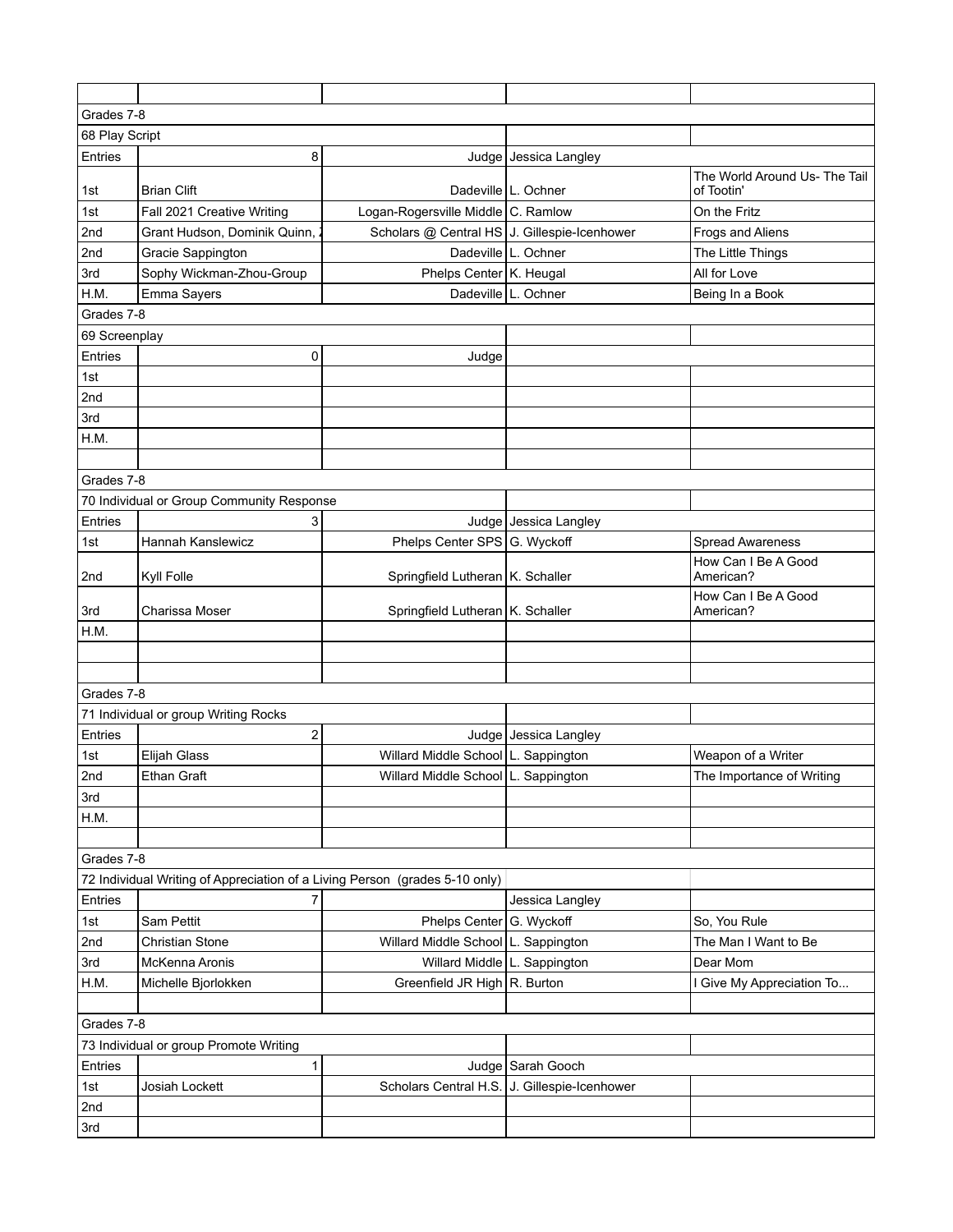| H.M.                                  |                                                          |                     |                                            |                                                      |  |
|---------------------------------------|----------------------------------------------------------|---------------------|--------------------------------------------|------------------------------------------------------|--|
|                                       |                                                          |                     |                                            |                                                      |  |
| Grades 7-8                            |                                                          |                     |                                            |                                                      |  |
|                                       | 74 Individual graphic adaptation of Published Literature |                     |                                            |                                                      |  |
| Entries                               | 2                                                        |                     | Judge Alia Lee                             |                                                      |  |
| 1st                                   | Anya Soni                                                | Greenwood J. Grace  |                                            | Charlotte                                            |  |
| 2nd                                   | Laila Ozturk                                             | Greenwood J. Grace  |                                            | The Westing Game                                     |  |
| 3rd                                   |                                                          |                     |                                            |                                                      |  |
| H.M.                                  |                                                          |                     |                                            |                                                      |  |
|                                       |                                                          |                     |                                            |                                                      |  |
|                                       |                                                          |                     |                                            |                                                      |  |
|                                       | 75 Individual original writing with original art         |                     |                                            |                                                      |  |
| Entries                               | 5                                                        |                     | Judge   Alia Lee                           |                                                      |  |
| 1st                                   | Keren Ding                                               |                     | Phelps K. Heugel                           | Iceire Jeorney                                       |  |
| 2nd                                   | Chelsea Miller                                           |                     | Phelps K. Heugel                           | Watching a Story Unfold                              |  |
| 3rd                                   | Erica Fernandez                                          |                     | Scholars Central HS J. Gillespie-Icenhower | A Simple Life                                        |  |
| H.M.                                  | Lydia Davis                                              |                     | Phelps K. Heugel                           | A Cat in Time                                        |  |
|                                       |                                                          |                     |                                            | The Phenominon Known as                              |  |
| H.M.                                  | Bijayesh Pradhan                                         |                     | Scholars Central HS J. Gillespie-icenhower | Geometry                                             |  |
|                                       |                                                          |                     |                                            |                                                      |  |
| Grades 7-8                            |                                                          |                     |                                            |                                                      |  |
|                                       | 76 Individual Collage                                    |                     |                                            |                                                      |  |
| Entries                               | 5                                                        |                     | Judge   Alia Lee                           |                                                      |  |
|                                       |                                                          |                     |                                            | Junk Journal based on                                |  |
| 1st                                   | Sophie Brown                                             | Willard MS Stark    |                                            | Between Shades of Gray                               |  |
| 2nd                                   | Karsyn Frank                                             | Willard MS S. Stark |                                            | Representation of the book<br>Between Shades of Gray |  |
| 3rd                                   | Izabella Holmes                                          | Willard MS S.Stark  |                                            | Smash Journal                                        |  |
| H.M.                                  | Sarah Summers                                            | Willard MS S. Stark |                                            | Sonderkommando Revolt                                |  |
|                                       |                                                          |                     |                                            | Between Shades of Gray                               |  |
| H.M.                                  | April Haro                                               | Willard MS S. Start |                                            | Journal                                              |  |
|                                       |                                                          |                     |                                            |                                                      |  |
| Grades 7-8                            |                                                          |                     |                                            |                                                      |  |
|                                       | 77 Individual Drawing                                    |                     |                                            |                                                      |  |
| Entries                               | 7                                                        |                     | Judge   Alia Lee                           |                                                      |  |
| 1st                                   | Muriel Warren                                            |                     | $IC$ A. Gassel                             | Wilbur's Best Day at the Fair                        |  |
| 2nd                                   | Ugurcan Buyurgan                                         |                     | Phelps K. Heugel                           | Big Brother's Blank Face                             |  |
| 3rd                                   | Chrissy Risoluato                                        | Greenwood J. Grace  |                                            | ASOUE eye tower                                      |  |
| H.M.                                  | Claire Szura                                             |                     | Phelps K. Heugel                           | Drawing From the Reader-<br>Book One                 |  |
|                                       |                                                          |                     |                                            |                                                      |  |
| Grades 7-8                            |                                                          |                     |                                            |                                                      |  |
| 78 Individual Painting                |                                                          |                     |                                            |                                                      |  |
| Entries                               | $\overline{\mathbf{c}}$                                  |                     | Judge Alia Lee                             |                                                      |  |
| 1st                                   | Maya Murdaugh                                            |                     | Phelps   Kelly Heugel                      | City of Starlight                                    |  |
| 2nd                                   | Elizabeth Thompson                                       |                     | Phelps K. Heugel                           | Rue                                                  |  |
| 3rd                                   |                                                          |                     |                                            |                                                      |  |
| H.M.                                  |                                                          |                     |                                            |                                                      |  |
|                                       |                                                          |                     |                                            |                                                      |  |
| Grades 7-8                            |                                                          |                     |                                            |                                                      |  |
| 79 Individual 3-Dimensional Structure |                                                          |                     |                                            |                                                      |  |
| Entries                               |                                                          | Judge               |                                            |                                                      |  |
| 1st                                   |                                                          |                     |                                            |                                                      |  |
|                                       |                                                          |                     |                                            |                                                      |  |